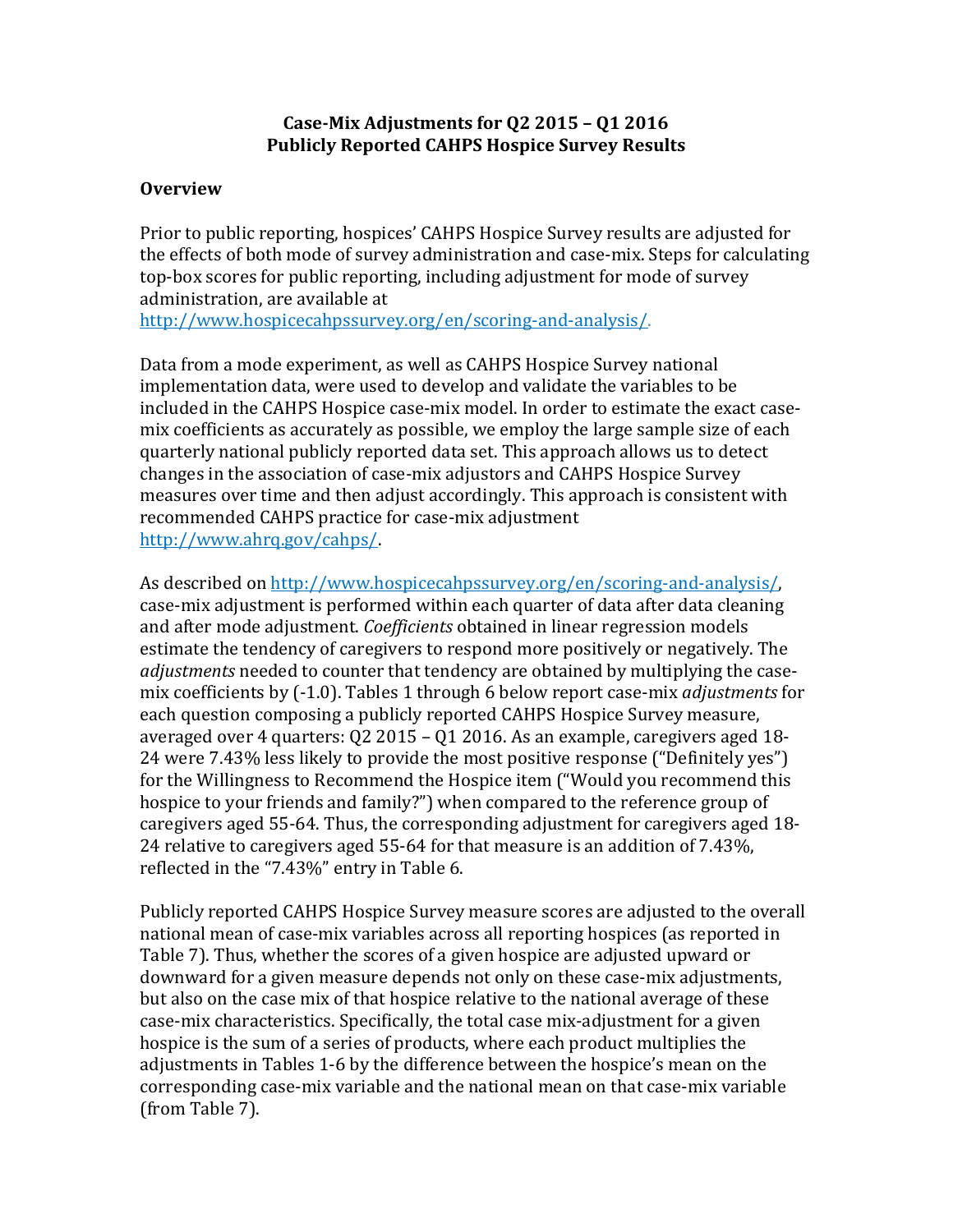Four sets of numbers are needed to calculate final case-mix adjusted scores for a given hospice for a given quarter: (1) Means of the items that compose each CAHPS Hospice Survey measure for the hospice in question that have been adjusted for survey mode; (2) item-level case-mix adjustments from Tables 1-6 of this document; (3) that hospice's means on case-mix variables; and (4) national means on case-mix variables from Table 7 of this document.

## **Variable Definitions**

In this section, we provide additional detail regarding the calculation of the response percentile variable and the definition of the primary diagnosis categories.

A hospice's case-mix adjustment variable response percentile is calculated as follows: For a given hospice and a given month, all completed surveys are ranked based on their respective "lag times." Lag time is the number of days between a decedent's death and the return of the mail survey, or the final disposition of the telephone survey. Ranks are averaged in the case of ties. Response percentile is calculated by dividing lag time rank by monthly sample size.

ICD-9 (prior to October 2016) and ICD-10 codes are used to categorize primary diagnosis. The 20 most common terminal diagnoses categories among hospice patients in 2004-20091 were used to define diagnosis categories with an 'other' category including all other diagnoses. Two of the 20 categories, 'Debility NOS' and 'Failure to Thrive' were rare in these data, and thus were collapsed into the 'other' category. Further collapsing was attempted but analyses examining the predictive ability of these diagnosis categories to predict measure scores indicated that the only appropriate collapsing was of "Alzheimer's Disease" and "non-Alzheimer's Dementias" into a single category; no other categories were combined.

# **Score Calculation**

The formula for applying case-mix adjustment is as follows:

- Let y be the mode-adjusted hospice mean of an item that composes a CAHPS Hospice Survey measure
- Let a1-a62 be the corresponding individual-level adjustments from Tables 1- 6 for all rows other than reference categories
- Let m1-m62 be the national means for the CMA variables in the same rows in Table 7
- Let h1-h62 be the CMA means for the hospice in question in the same form as in Table 7
- Then y'=y+a1(h1-m1)+a2(h2-m2)+...+a62(h62-m62) is the case-mix and mode-adjusted hospice score for that item

<sup>1</sup> [https://www.cms.gov/Medicare\\_Hospice\\_Data\\_1998\\_2009.zip](https://www.cms.gov/Medicare/Medicare-Fee-for-Service-Payment/Hospice/Downloads/Medicare_Hospice_Data_1998_2009.zip)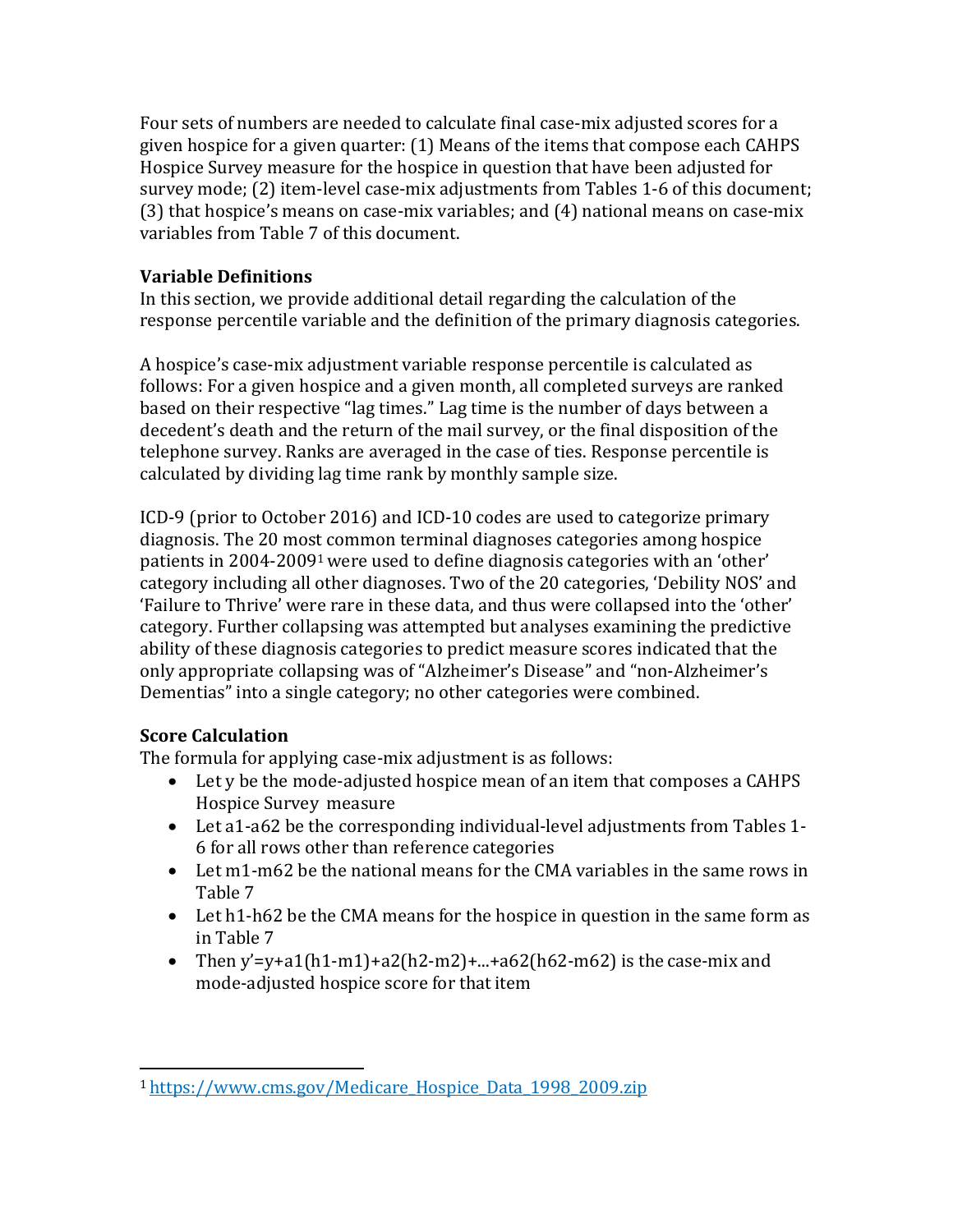CAHPS Hospice Survey publicly reported multi-quarter hospice averages are weighted proportionately to the number of eligible decedents/caregivers in the hospice in each of the quarters. Specifically, each quarter's score has a weight equal to the quarter's eligible decedent/caregiver size. Weights are applied after case-mix adjustment and survey mode adjustment.

Adjusted scores within each quarter that are below 0 are truncated at 0; adjusted scores within each quarter that are above 100 are truncated at 100. Rounding occurs after case-mix and mode adjustments have been applied and after data have been combined across quarters. For public reporting purposes, CAHPS Hospice Survey measure scores are rounded to integer percentages.

Please note: The information presented here will permit a hospice to closely approximate the effect of case-mix adjustment on its CAHPS Hospice Survey results. However, exact replication of published CAHPS Hospice Survey results may not be possible because of (1) the effects of data cleaning, and (2) small differences between the effects of quarterly case-mix adjustments and the four-quarter averages presented here. For each future quarter, Tables 1 through 7 will be updated and will be posted on

[http://www.hospicecahpssurvey.org/en/scoring-and-analysis/](https://hospicecahpssurvey.org/en/public-reporting/scoring-and-analysis/) .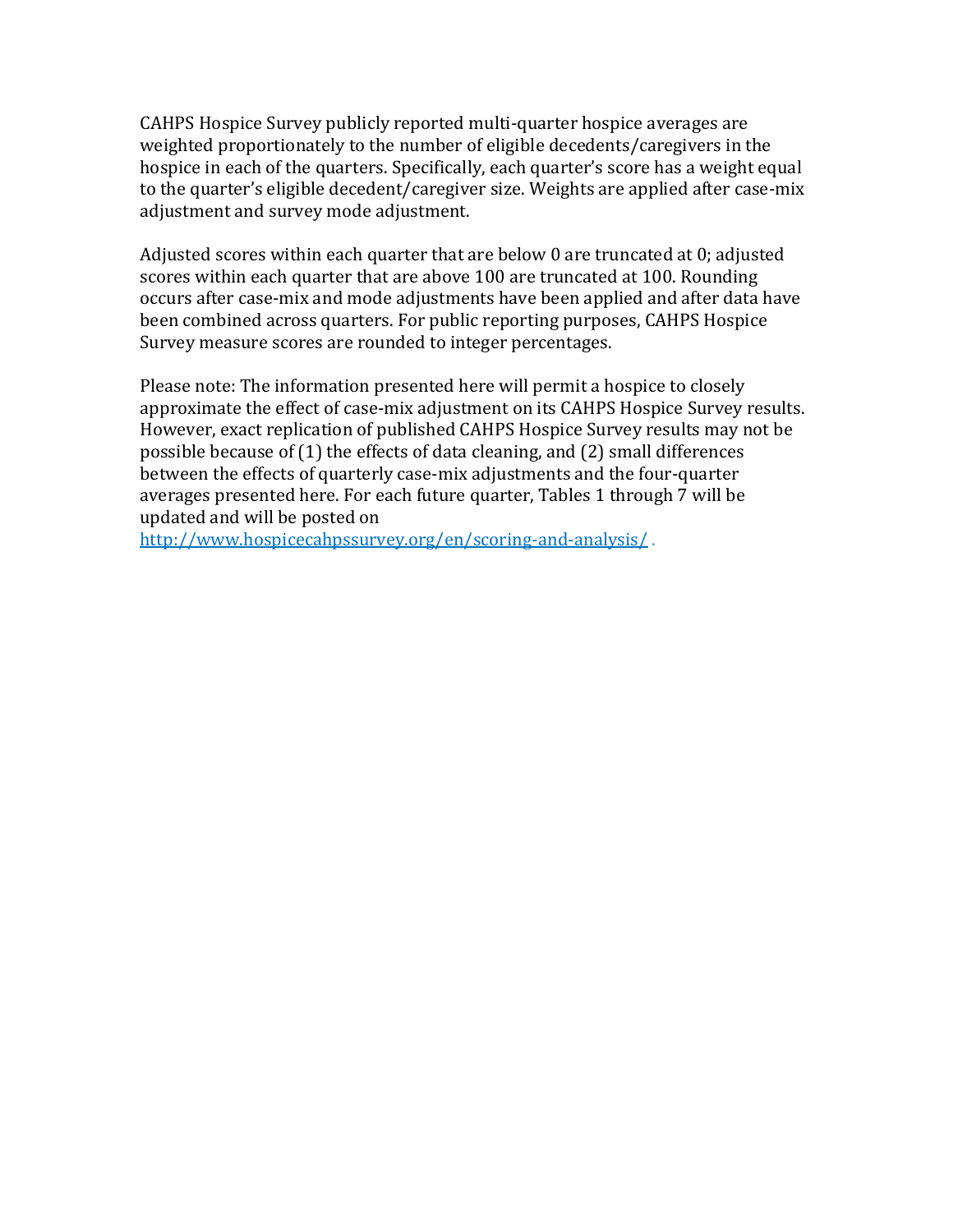|                                | informed about when they<br>care for<br>Hospice team kept you<br>your family member<br>would arrive to | way that was<br>explained<br>easy to understand<br>team<br>things in a<br>Hospice | problems with your family<br>carefully to you when you<br>talked with them about<br>member's hospice care<br>Hospice team listened | family member's condition<br>Hospice team kept you<br>informed about your | Hospice team listened<br>you<br>carefully to | family member's condition<br>confusing or contradictory<br>information about your<br>Hospice team gave you<br>or care |
|--------------------------------|--------------------------------------------------------------------------------------------------------|-----------------------------------------------------------------------------------|------------------------------------------------------------------------------------------------------------------------------------|---------------------------------------------------------------------------|----------------------------------------------|-----------------------------------------------------------------------------------------------------------------------|
| Response percentile (per 1% of |                                                                                                        |                                                                                   |                                                                                                                                    |                                                                           |                                              |                                                                                                                       |
| response percentile)           | 0.04%                                                                                                  | 0.05%                                                                             | 0.07%                                                                                                                              | 0.05%                                                                     | 0.05%                                        | 0.05%                                                                                                                 |
| Decedent Age                   |                                                                                                        |                                                                                   |                                                                                                                                    |                                                                           |                                              |                                                                                                                       |
| Age 18-54                      | $-8.70%$                                                                                               | $-1.33%$                                                                          | $-1.05%$                                                                                                                           | $-4.13%$                                                                  | $-0.70%$                                     | 2.81%                                                                                                                 |
| Age 55-64                      | $-6.87%$                                                                                               | $-1.31%$                                                                          | $-1.12%$                                                                                                                           | $-2.99%$                                                                  | $-0.01%$                                     | 2.26%                                                                                                                 |
| Age 65-69                      | $-6.30%$                                                                                               | $-0.40%$                                                                          | $-1.17%$                                                                                                                           | $-2.50%$                                                                  | 0.18%                                        | 2.59%                                                                                                                 |
| Age 70-74                      | $-5.98%$                                                                                               | $-0.41%$                                                                          | $-0.75%$                                                                                                                           | $-1.99%$                                                                  | 0.22%                                        | 2.03%                                                                                                                 |
| Age 75-79                      | $-5.47%$                                                                                               | $-1.08%$                                                                          | $-0.39%$                                                                                                                           | $-1.82%$                                                                  | $-0.30%$                                     | 1.62%                                                                                                                 |
| Age 80-84                      | $-3.78%$                                                                                               | $-0.31%$                                                                          | $-0.82%$                                                                                                                           | $-0.91%$                                                                  | $-0.07%$                                     | 1.05%                                                                                                                 |
| Age 85-89                      | $-2.40%$                                                                                               | $-0.04%$                                                                          | $-0.07%$                                                                                                                           | $-0.39%$                                                                  | 0.02%                                        | 0.63%                                                                                                                 |
| Age 90+ (REFERENCE)            | 0.00%                                                                                                  | 0.00%                                                                             | 0.00%                                                                                                                              | 0.00%                                                                     | 0.00%                                        | 0.00%                                                                                                                 |
| Payer for Hospice Care         |                                                                                                        |                                                                                   |                                                                                                                                    |                                                                           |                                              |                                                                                                                       |
| Medicare only (REFERENCE)      | 0.00%                                                                                                  | 0.00%                                                                             | 0.00%                                                                                                                              | 0.00%                                                                     | 0.00%                                        | 0.00%                                                                                                                 |
| Medicaid only or Medicaid and  |                                                                                                        |                                                                                   |                                                                                                                                    |                                                                           |                                              |                                                                                                                       |
| private insurance              | 1.77%                                                                                                  | 1.83%                                                                             | 0.74%                                                                                                                              | 2.35%                                                                     | 0.55%                                        | 2.03%                                                                                                                 |
| Medicare and Medicaid          | 10.01%                                                                                                 | 3.16%                                                                             | 1.08%                                                                                                                              | 5.23%                                                                     | 2.51%                                        | $-0.04%$                                                                                                              |
| Private insurance only         | 0.82%                                                                                                  | 1.36%                                                                             | 0.72%                                                                                                                              | 0.18%                                                                     | 0.08%                                        | 0.44%                                                                                                                 |

**Table 1. CAHPS Hospice Survey Case-Mix Adjustments for Hospice Team Communication, Q2 2015 – Q1 2016**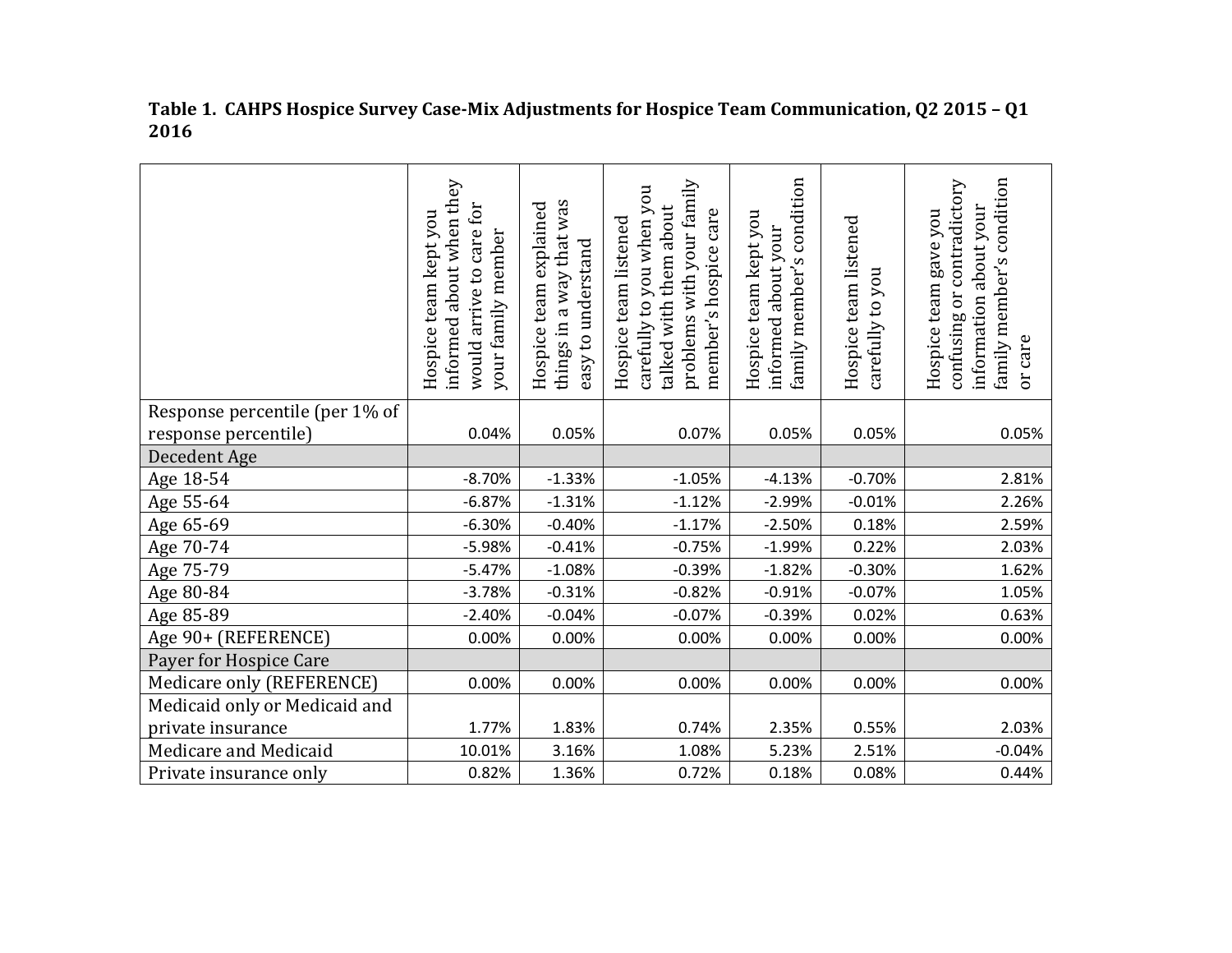| Medicare and private        |           |          |          |          |          |          |
|-----------------------------|-----------|----------|----------|----------|----------|----------|
| insurance                   | 0.93%     | 0.93%    | 0.94%    | 1.09%    | 0.43%    | 1.18%    |
| Uninsured or no payer       | $-0.87%$  | $-0.50%$ | $-0.87%$ | $-0.24%$ | $-2.20%$ | $-0.92%$ |
| <b>Other</b>                | 4.12%     | 1.41%    | 0.00%    | 2.28%    | 0.15%    | 0.38%    |
| <b>Primary Diagnosis</b>    |           |          |          |          |          |          |
| Alzheimer's and non-        |           |          |          |          |          |          |
| Alzheimer's dementias       |           |          |          |          |          |          |
| (REFERENCE)                 | 0.00%     | 0.00%    | 0.00%    | 0.00%    | 0.00%    | 0.00%    |
| Bladder cancer              | $-6.40%$  | 0.28%    | 0.56%    | $-0.97%$ | 0.33%    | 2.26%    |
| Blood and lymphatic cancers | $-8.00\%$ | 0.45%    | 0.39%    | $-1.66%$ | 0.95%    | 0.96%    |
| Brain cancer                | $-6.26%$  | $-1.11%$ | 0.21%    | $-2.07%$ | 0.73%    | 0.34%    |
| <b>Breast cancer</b>        | $-8.12%$  | $-0.19%$ | $-0.49%$ | $-1.99%$ | 0.21%    | 1.24%    |
| Congestive heart failure    | $-5.56%$  | 0.04%    | 0.42%    | $-1.29%$ | 1.24%    | 1.48%    |
| Chronic kidney disease      | $-5.00%$  | 0.28%    | $-0.06%$ | $-0.78%$ | 1.27%    | 1.45%    |
| Chronic liver disease       | $-5.23%$  | $-0.49%$ | $-0.90%$ | $-2.32%$ | $-0.19%$ | 0.86%    |
| Colorectal cancer           | $-8.73%$  | $-0.37%$ | $-0.21%$ | $-2.81%$ | 0.19%    | 1.58%    |
| CVA/Stroke                  | $-3.17%$  | 0.08%    | $-0.26%$ | $-1.51%$ | 0.16%    | 0.54%    |
| Liver cancer                | $-8.67%$  | 0.08%    | 1.59%    | $-1.87%$ | 1.53%    | 1.25%    |
| Lung & other chest cavity   |           |          |          |          |          |          |
| cancer                      | $-9.02%$  | $-0.49%$ | $-0.18%$ | $-2.33%$ | $-0.12%$ | 1.76%    |
| Non-infectious respiratory  | $-6.72%$  | 0.08%    | 1.15%    | $-1.20%$ | 0.97%    | 2.14%    |
| Other heart disease         | $-5.92%$  | $-0.50%$ | 0.00%    | $-1.91%$ | 0.44%    | 0.83%    |
| Ovarian cancer              | $-9.39%$  | $-0.22%$ | 0.20%    | $-3.21%$ | $-1.56%$ | 0.89%    |
| Pancreatic cancer           | $-10.03%$ | 0.03%    | $-0.16%$ | $-3.50%$ | 0.27%    | 1.80%    |
| Parkinson's and other       |           |          |          |          |          |          |
| degenerative diseases       | $-3.36%$  | $-1.14%$ | $-0.53%$ | $-1.59%$ | $-0.49%$ | $-0.05%$ |
| Pneumonias and other        |           |          |          |          |          |          |
| infectious lung diseases    | $-4.79%$  | 1.13%    | 0.68%    | $-0.88%$ | 0.61%    | 2.10%    |
| Prostate cancer             | $-7.83%$  | 0.38%    | 0.86%    | $-1.21%$ | 0.91%    | 1.85%    |
| Stomach cancer              | $-8.43%$  | 0.87%    | 0.55%    | $-1.71%$ | 0.95%    | 2.50%    |
| Other                       | $-5.87%$  | 0.10%    | 0.12%    | $-1.34%$ | 0.42%    | 1.44%    |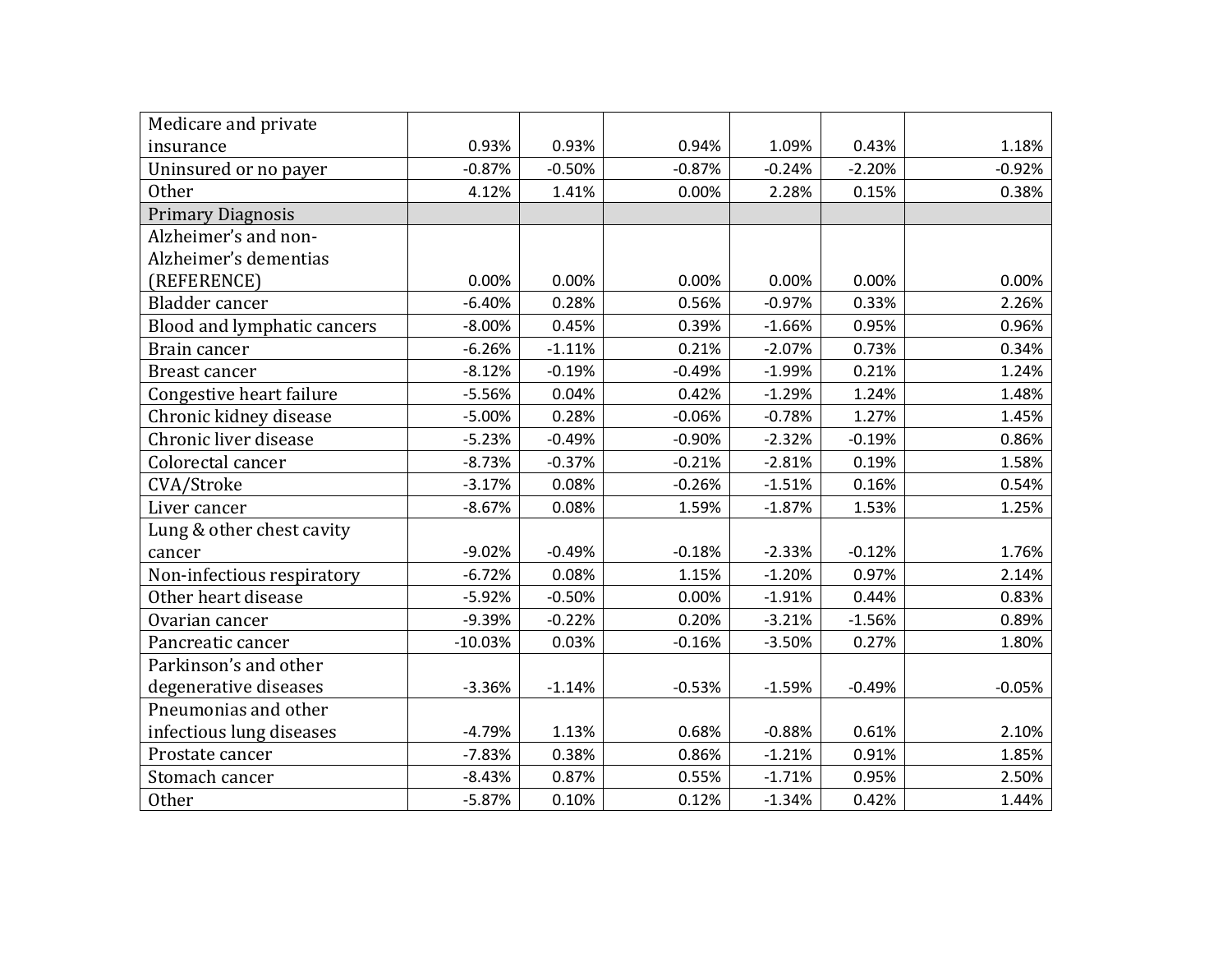| Length of hospice stay         |          |          |          |          |          |          |
|--------------------------------|----------|----------|----------|----------|----------|----------|
| $2-5$ days                     | $-7.98%$ | $-2.38%$ | 2.22%    | $-3.47%$ | $-1.45%$ | $-4.69%$ |
| $6-12$ days                    | $-6.34%$ | $-1.15%$ | 2.08%    | $-1.76%$ | $-0.62%$ | $-2.67%$ |
| 13-29 days                     | $-4.53%$ | $-0.22%$ | 1.97%    | $-0.53%$ | 0.59%    | $-1.17%$ |
| 30-80 days                     | $-2.56%$ | 0.33%    | 1.41%    | 0.37%    | 0.87%    | $-0.27%$ |
| 81+ days (REFERENCE)           | 0.00%    | 0.00%    | 0.00%    | 0.00%    | 0.00%    | 0.00%    |
| Caregiver Age                  |          |          |          |          |          |          |
| Age 18-24                      | 4.45%    | 2.99%    | 8.21%    | 3.76%    | 5.82%    | 3.42%    |
| Age 25-34                      | 3.69%    | 5.68%    | 7.52%    | 2.50%    | 7.13%    | 4.86%    |
| Age 35-44                      | 0.56%    | 2.24%    | 4.96%    | 0.48%    | 3.32%    | 1.70%    |
| Age 45-54                      | $-0.62%$ | 0.67%    | 2.51%    | $-0.54%$ | 1.11%    | 1.12%    |
| Age 55-64 (REFERENCE)          | 0.00%    | 0.00%    | 0.00%    | 0.00%    | 0.00%    | 0.00%    |
| Age 65-74                      | 0.34%    | $-0.25%$ | $-1.89%$ | 0.36%    | $-0.90%$ | $-1.97%$ |
| Age 75-84                      | 2.25%    | 2.48%    | $-2.05%$ | 4.04%    | 1.46%    | $-2.78%$ |
| Age $85+$                      | 3.99%    | 5.77%    | $-0.58%$ | 7.39%    | 4.30%    | $-1.70%$ |
| <b>Caregiver Education</b>     |          |          |          |          |          |          |
| 8 <sup>th</sup> grade or less  | $-3.05%$ | $-1.04%$ | $-0.28%$ | $-2.55%$ | $-0.04%$ | 12.27%   |
| Some high school               | $-3.98%$ | $-1.11%$ | $-2.26%$ | $-2.98%$ | $-1.50%$ | 5.85%    |
| High school graduate or GED    |          |          |          |          |          |          |
| (REFERENCE)                    | 0.00%    | 0.00%    | 0.00%    | 0.00%    | 0.00%    | 0.00%    |
| Some college                   | 4.45%    | 2.08%    | 3.31%    | 3.04%    | 2.31%    | $-0.31%$ |
| 4-year college graduate        | 10.68%   | 3.93%    | 5.16%    | 6.91%    | 3.97%    | 0.42%    |
| More than 4-year college       |          |          |          |          |          |          |
| graduate                       | 13.44%   | 5.15%    | 6.61%    | 8.85%    | 6.03%    | 2.04%    |
| Caregiver relationship         |          |          |          |          |          |          |
| (Decedent was the caregiver's  |          |          |          |          |          |          |
|                                |          |          |          |          |          |          |
| Spouse or partner              | $-5.38%$ | 1.48%    | 0.90%    | 1.04%    | 1.60%    | $-0.43%$ |
| Parent (REFERENCE)             | 0.00%    | 0.00%    | 0.00%    | 0.00%    | 0.00%    | 0.00%    |
| Mother-in-law or father-in-law | $-2.46%$ | $-2.94%$ | $-4.11%$ | $-2.74%$ | $-2.48%$ | $-2.45%$ |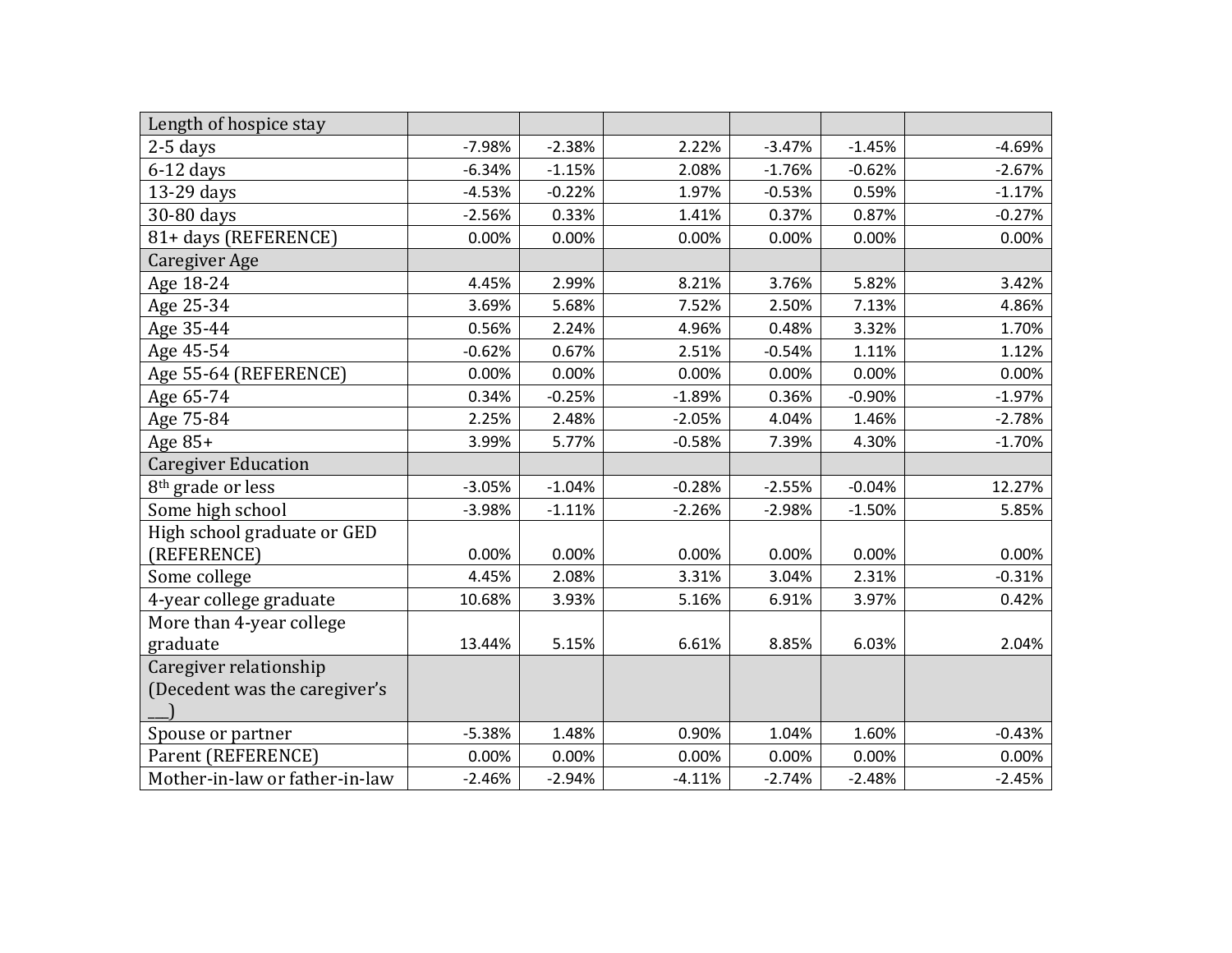| Grandparent                  | $-4.23%$ | $-4.48%$ | $-5.06%$ | $-4.77%$  | $-2.87%$ | $-2.15%$ |
|------------------------------|----------|----------|----------|-----------|----------|----------|
| Aunt or uncle                | 4.73%    | $-0.84%$ | 0.17%    | 0.65%     | $-0.56%$ | $-2.64%$ |
| Sister or brother            | 4.53%    | 2.43%    | 1.88%    | 4.33%     | 1.83%    | $-1.05%$ |
| Child                        | $-0.82%$ | 0.57%    | 0.81%    | 1.43%     | 1.37%    | $-0.38%$ |
| Friend                       | 3.91%    | 1.15%    | $-0.03%$ | 3.78%     | 0.75%    | $-1.76%$ |
| Other                        | 3.05%    | 0.24%    | 0.89%    | 2.39%     | 0.86%    | $-1.12%$ |
| Survey                       |          |          |          |           |          |          |
| Language/Respondent's home   |          |          |          |           |          |          |
| language                     |          |          |          |           |          |          |
| Survey language was Spanish  | -7.06%   | $-0.98%$ | $-5.39%$ | -4.34%    | $-6.04%$ | $-3.78%$ |
| Home language is Spanish but |          |          |          |           |          |          |
| survey language was not      |          |          |          |           |          |          |
| Spanish                      | $-4.11%$ | $-1.10%$ | $-4.13%$ | $-3.50\%$ | $-2.60%$ | $-2.88%$ |
| Survey language was Chinese  | 22.94%   | 19.26%   | 1.22%    | 20.61%    | 17.85%   | 19.26%   |
| Home language is Chinese but |          |          |          |           |          |          |
| survey language was not      |          |          |          |           |          |          |
| Chinese                      | 4.71%    | 13.59%   | 8.51%    | 13.53%    | 11.42%   | 5.75%    |
| All others (REFERENCE)       | 0.00%    | 0.00%    | 0.00%    | 0.00%     | 0.00%    | 0.00%    |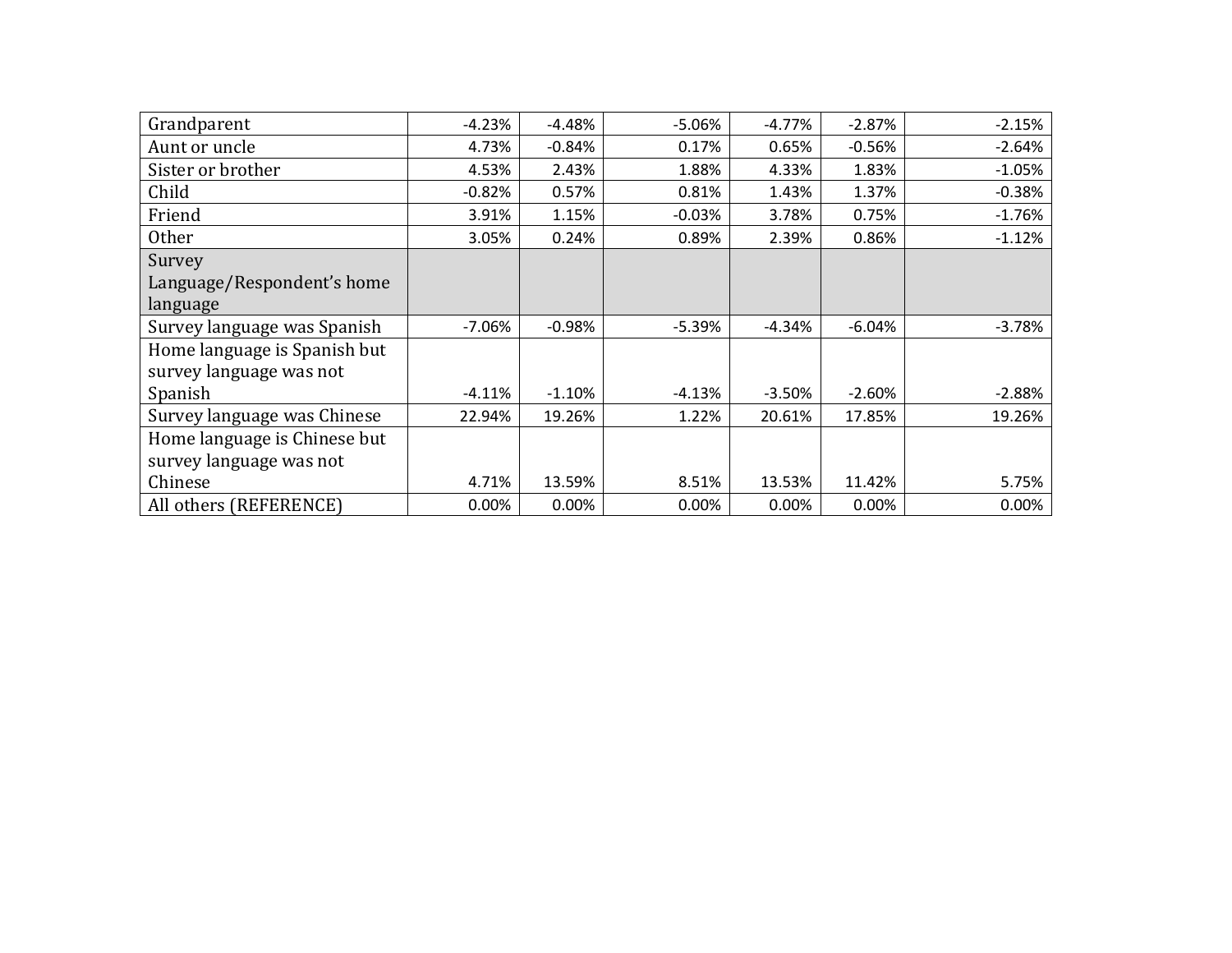**Getting Timely Care Treating Family Member with Respect**  your family member asked Hospice team treated your your family member asked Hospice team treated your Felt that the hospice team Felt that the hospice team for help from the hospice for help from the hospice Got the help you needed Got the help you needed Got help as soon as you really cared about your really cared about your Got help as soon as you needed it when you or from the hospice team needed it when you or weekends, or holidays from the hospice team weekends, or holidays family member with<br>dignity and respect family member with dignity and respect during evenings, during evenings, family member family member team Response percentile (per 1% of response percentile) 0.07% 0.06% 0.02% 0.05% Decedent Age Age 18-54 -1.89% | -2.35% | 0.79% | -0.35%  $\text{Age 55-64} \hspace{1.5cm} | \hspace{1.5cm}$  -0.83%  $| \hspace{1.5cm}$  -1.14%  $| \hspace{1.5cm}$  0.54%  $| \hspace{1.5cm}$  0.15% Age 65-69 -0.98% | -0.92% | 0.63% | 0.54% Age 70-74 -1.06% | -0.41% | 0.32% | -0.05% Age 75-79 -1.31% -0.90% 0.14% -0.13% Age 80-84 -0.50% | -0.48% | 0.20% | -0.26% Age 85-89 -0.50% | 0.04% | 0.18% | 0.09% Age 90+ (REFERENCE) 0.00% 0.00% 0.00% 0.00% Payer for Hospice Care Medicare only (REFERENCE) 0.00% 0.00% 0.00% 0.00% Medicaid only or Medicaid and private insurance 1.03% 2.64% 1.22% 1.70%

**Table 2. CAHPS Hospice Survey Case-Mix Adjustments for Getting Timely Care and Treating Family Member with Respect, Q2 2015 – Q1 2016**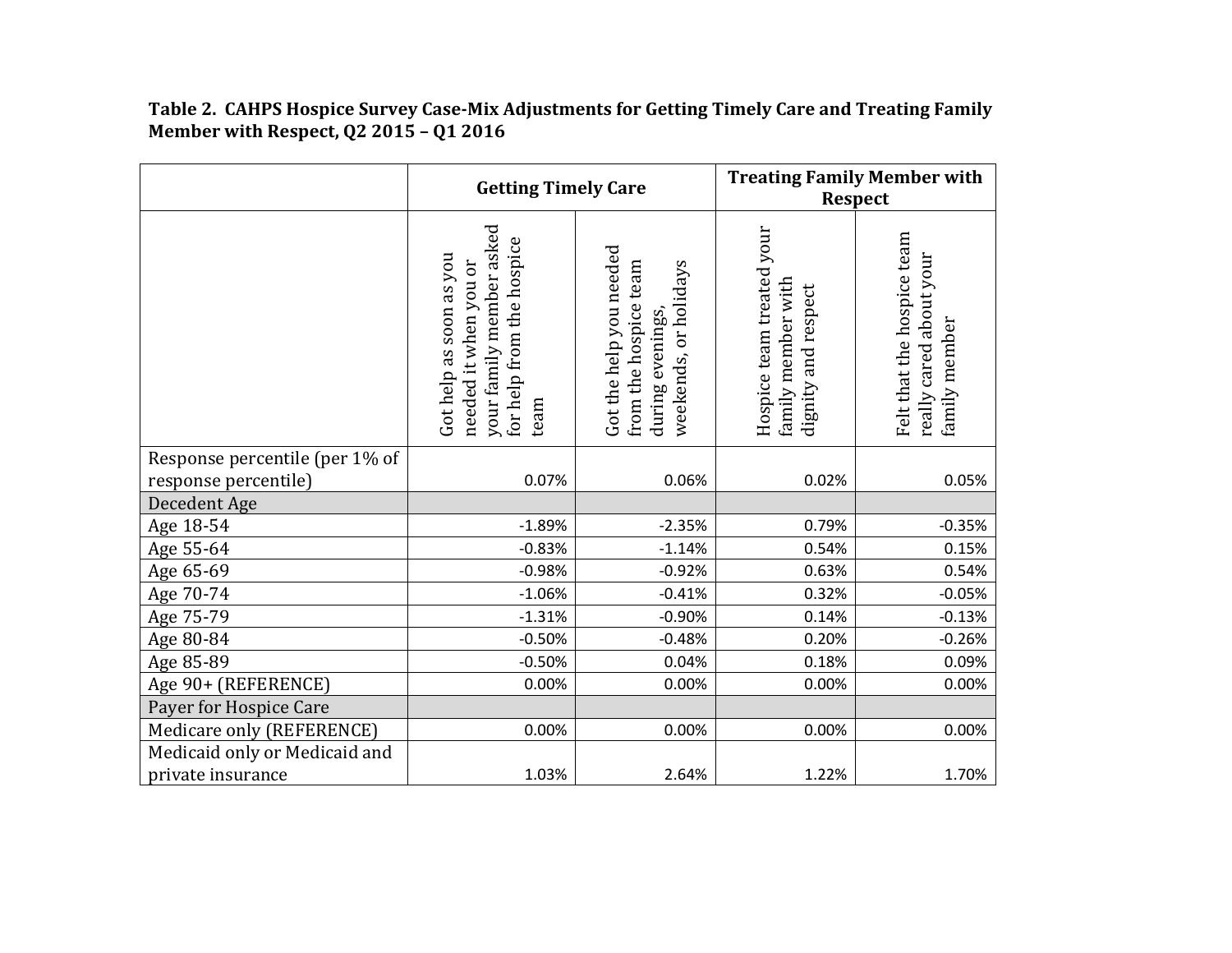| Medicare and Medicaid       | 2.22%    | 3.86%    | 1.21%    | 2.23%    |
|-----------------------------|----------|----------|----------|----------|
| Private insurance only      | 0.73%    | 0.84%    | 0.54%    | 0.68%    |
| Medicare and private        |          |          |          |          |
| insurance                   | 0.57%    | 0.68%    | $-0.02%$ | 0.35%    |
| Uninsured or no payer       | $-3.02%$ | $-0.73%$ | $-0.24%$ | $-0.40%$ |
| Other                       | 0.90%    | 0.37%    | 0.93%    | 0.93%    |
| <b>Primary Diagnosis</b>    |          |          |          |          |
| Alzheimer's and non-        |          |          |          |          |
| Alzheimer's dementias       |          |          |          |          |
| (REFERENCE)                 | 0.00%    | 0.00%    | 0.00%    | 0.00%    |
| Bladder cancer              | 1.03%    | $-0.39%$ | 0.12%    | $-0.14%$ |
| Blood and lymphatic cancers | 1.70%    | $-0.82%$ | 0.60%    | 0.27%    |
| Brain cancer                | 2.38%    | $-0.51%$ | $-0.10%$ | 0.66%    |
| <b>Breast cancer</b>        | 0.07%    | $-1.50%$ | $-0.45%$ | $-0.45%$ |
| Congestive heart failure    | 0.90%    | 0.32%    | 0.43%    | 0.54%    |
| Chronic kidney disease      | 0.95%    | 0.07%    | 0.78%    | 0.89%    |
| Chronic liver disease       | 0.01%    | $-1.22%$ | 0.39%    | $-0.25%$ |
| Colorectal cancer           | 0.35%    | $-0.75%$ | 0.00%    | 0.11%    |
| CVA/Stroke                  | $-0.04%$ | $-0.71%$ | 0.31%    | $-0.03%$ |
| Liver cancer                | 0.59%    | $-0.13%$ | 0.53%    | 0.94%    |
| Lung & other chest cavity   |          |          |          |          |
| cancer                      | 0.05%    | $-1.39%$ | 0.32%    | 0.17%    |
| Non-infectious respiratory  | 1.37%    | $-0.65%$ | 0.49%    | 0.56%    |
| Other heart disease         | 0.13%    | $-1.98%$ | 0.25%    | $-0.06%$ |
| Ovarian cancer              | 0.02%    | $-2.01%$ | 0.37%    | $-1.39%$ |
| Pancreatic cancer           | 0.59%    | $-0.52%$ | 0.02%    | 0.36%    |
| Parkinson's and other       |          |          |          |          |
| degenerative diseases       | 0.40%    | 0.12%    | $-0.33%$ | $-0.35%$ |
| Pneumonias and other        |          |          |          |          |
| infectious lung diseases    | 0.29%    | $-1.64%$ | 0.46%    | 0.40%    |
| Prostate cancer             | 1.23%    | 0.31%    | 1.08%    | 1.05%    |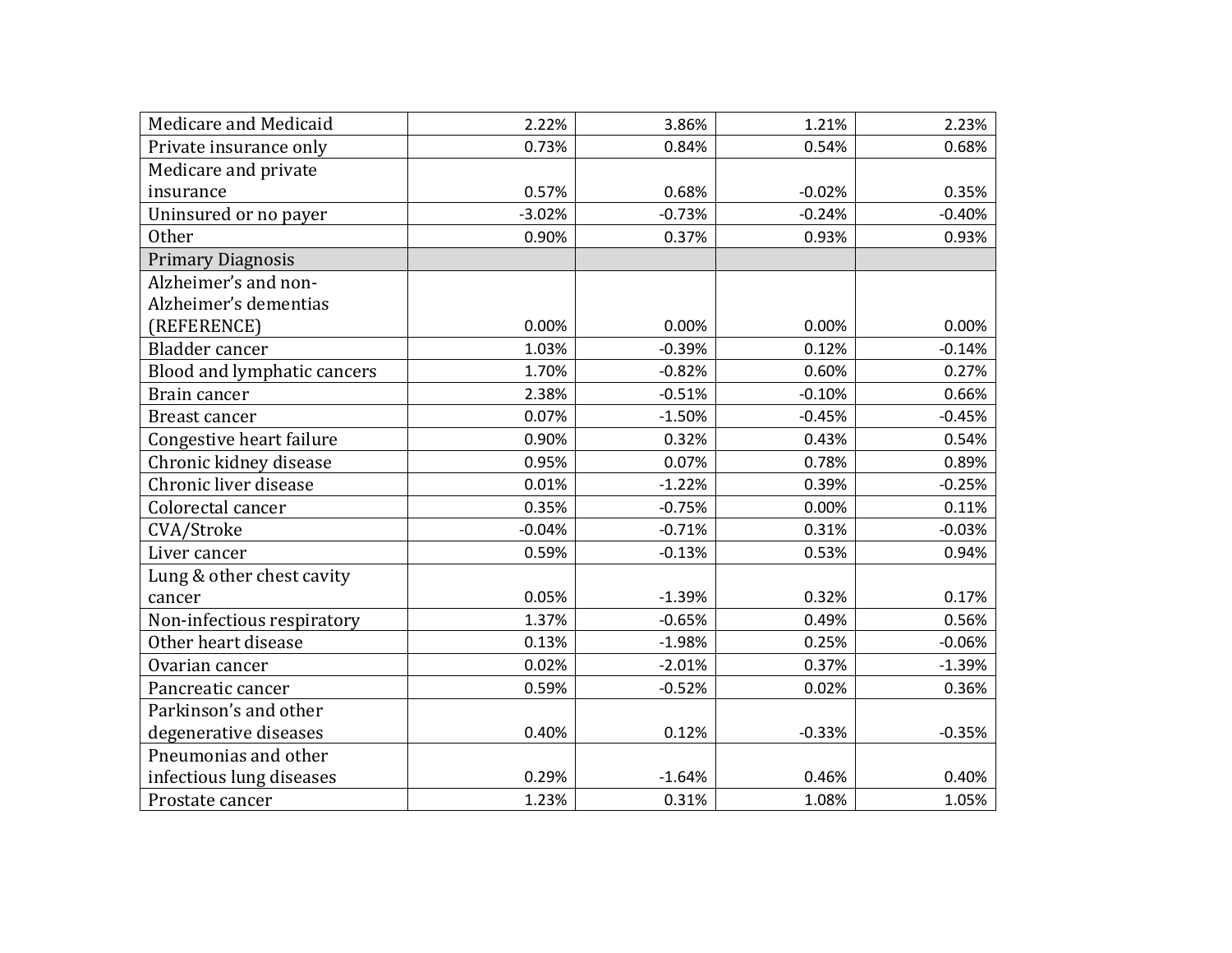| Stomach cancer                | 2.86%    | 0.09%    | 1.21%    | 2.23%    |
|-------------------------------|----------|----------|----------|----------|
| <b>Other</b>                  | 0.75%    | $-0.75%$ | 0.50%    | 0.27%    |
| Length of hospice stay        |          |          |          |          |
| $2-5$ days                    | $-6.12%$ | $-6.32%$ | $-0.22%$ | 0.03%    |
| $6-12$ days                   | $-3.17%$ | $-4.35%$ | 0.07%    | 0.92%    |
| 13-29 days                    | $-0.49%$ | $-2.15%$ | 0.45%    | 1.45%    |
| 30-80 days                    | 0.59%    | $-0.99%$ | 0.35%    | 1.23%    |
| 81+ days (REFERENCE)          | 0.00%    | 0.00%    | 0.00%    | 0.00%    |
| Caregiver Age                 |          |          |          |          |
| Age 18-24                     | 7.49%    | 7.10%    | 2.76%    | 8.35%    |
| Age 25-34                     | 6.26%    | 6.12%    | 4.22%    | 7.04%    |
| Age 35-44                     | 2.73%    | 3.47%    | 2.07%    | 3.68%    |
| Age 45-54                     | 1.29%    | 0.36%    | 0.88%    | 1.61%    |
| Age 55-64 (REFERENCE)         | 0.00%    | 0.00%    | 0.00%    | 0.00%    |
| Age 65-74                     | $-1.28%$ | $-1.16%$ | $-0.94%$ | $-1.47%$ |
| Age 75-84                     | $-0.62%$ | 0.62%    | $-0.85%$ | $-1.23%$ |
| Age $85+$                     | 1.19%    | 3.44%    | 0.11%    | 0.47%    |
| <b>Caregiver Education</b>    |          |          |          |          |
| 8 <sup>th</sup> grade or less | $-0.75%$ | 3.52%    | 0.99%    | 0.01%    |
| Some high school              | $-2.20%$ | 1.00%    | $-0.37%$ | $-1.15%$ |
| High school graduate or GED   |          |          |          |          |
| (REFERENCE)                   | 0.00%    | 0.00%    | 0.00%    | 0.00%    |
| Some college                  | 3.27%    | 0.83%    | 1.04%    | 2.83%    |
| 4-year college graduate       | 7.04%    | 3.14%    | 1.57%    | 4.51%    |
| More than 4-year college      |          |          |          |          |
| graduate                      | 9.71%    | 4.61%    | 2.43%    | 6.52%    |
| Caregiver relationship        |          |          |          |          |
| (Decedent was the caregiver's |          |          |          |          |
|                               |          |          |          |          |
| Spouse or partner             | $-0.20%$ | 0.42%    | 0.19%    | 0.50%    |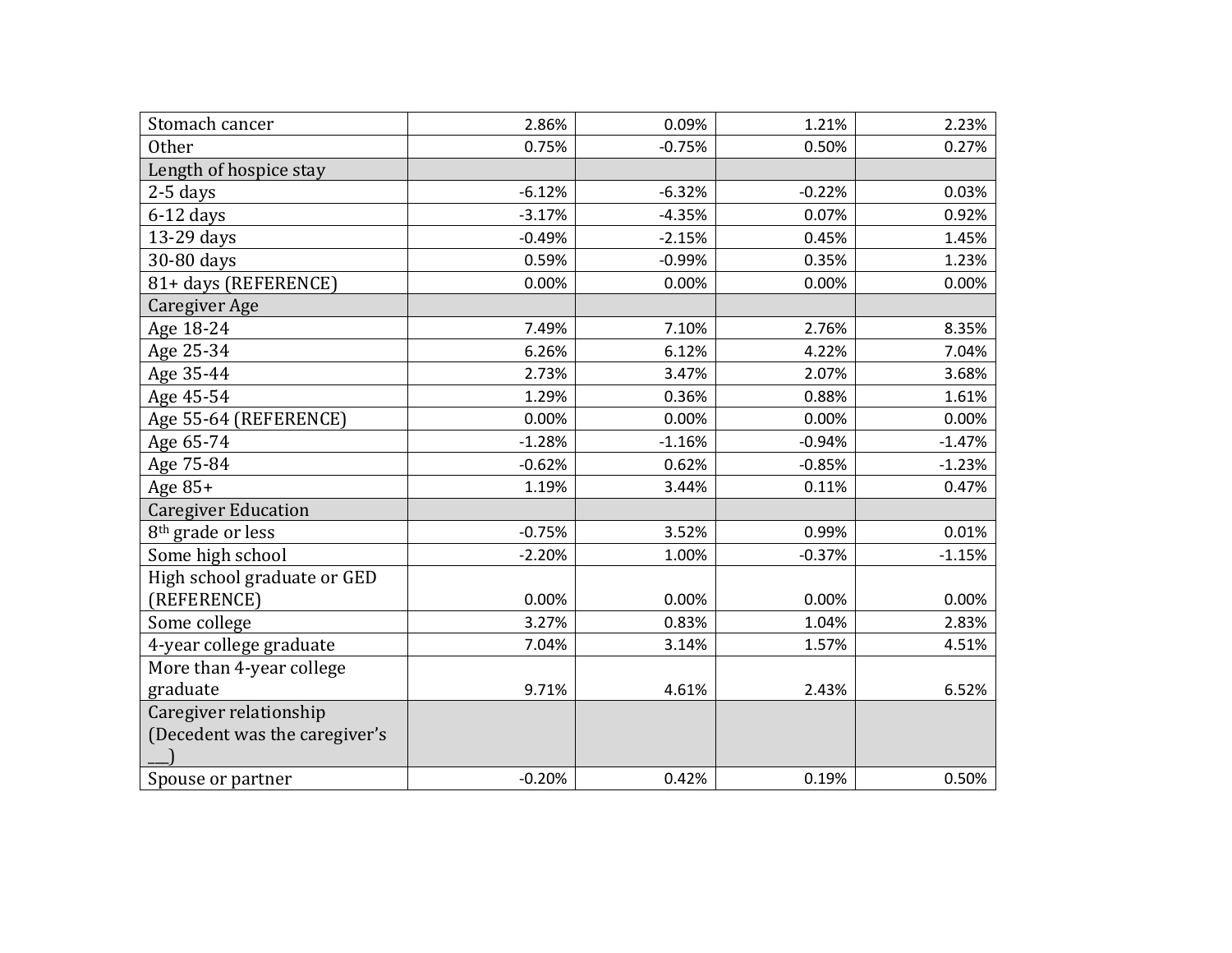| Parent (REFERENCE)             | 0.00%    | 0.00%    | 0.00%    | 0.00%    |
|--------------------------------|----------|----------|----------|----------|
| Mother-in-law or father-in-law | $-2.16%$ | $-1.81%$ | $-1.41%$ | $-2.53%$ |
| Grandparent                    | $-3.96%$ | $-3.54%$ | $-1.05%$ | $-4.02%$ |
| Aunt or uncle                  | $-1.75%$ | $-0.82%$ | $-0.63%$ | $-1.77%$ |
| Sister or brother              | 1.38%    | 1.01%    | 0.91%    | 1.48%    |
| Child                          | $-0.39%$ | 1.06%    | 0.29%    | $-0.05%$ |
| Friend                         | 1.99%    | 1.67%    | 0.52%    | 0.32%    |
| <b>Other</b>                   | 0.29%    | 2.65%    | 0.35%    | $-0.05%$ |
| Survey                         |          |          |          |          |
| Language/Respondent's home     |          |          |          |          |
| language                       |          |          |          |          |
| Survey language was Spanish    | $-2.15%$ | 5.90%    | $-2.25%$ | $-0.93%$ |
| Home language is Spanish but   |          |          |          |          |
| survey language was not        |          |          |          |          |
| Spanish                        | $-1.96%$ | 0.51%    | $-1.82%$ | $-1.35%$ |
| Survey language was Chinese    | 19.45%   | 30.76%   | 29.49%   | 10.11%   |
| Home language is Chinese but   |          |          |          |          |
| survey language was not        |          |          |          |          |
| Chinese                        | 13.58%   | 30.97%   | 11.88%   | 14.53%   |
| All others (REFERENCE)         | 0.00%    | 0.00%    | 0.00%    | 0.00%    |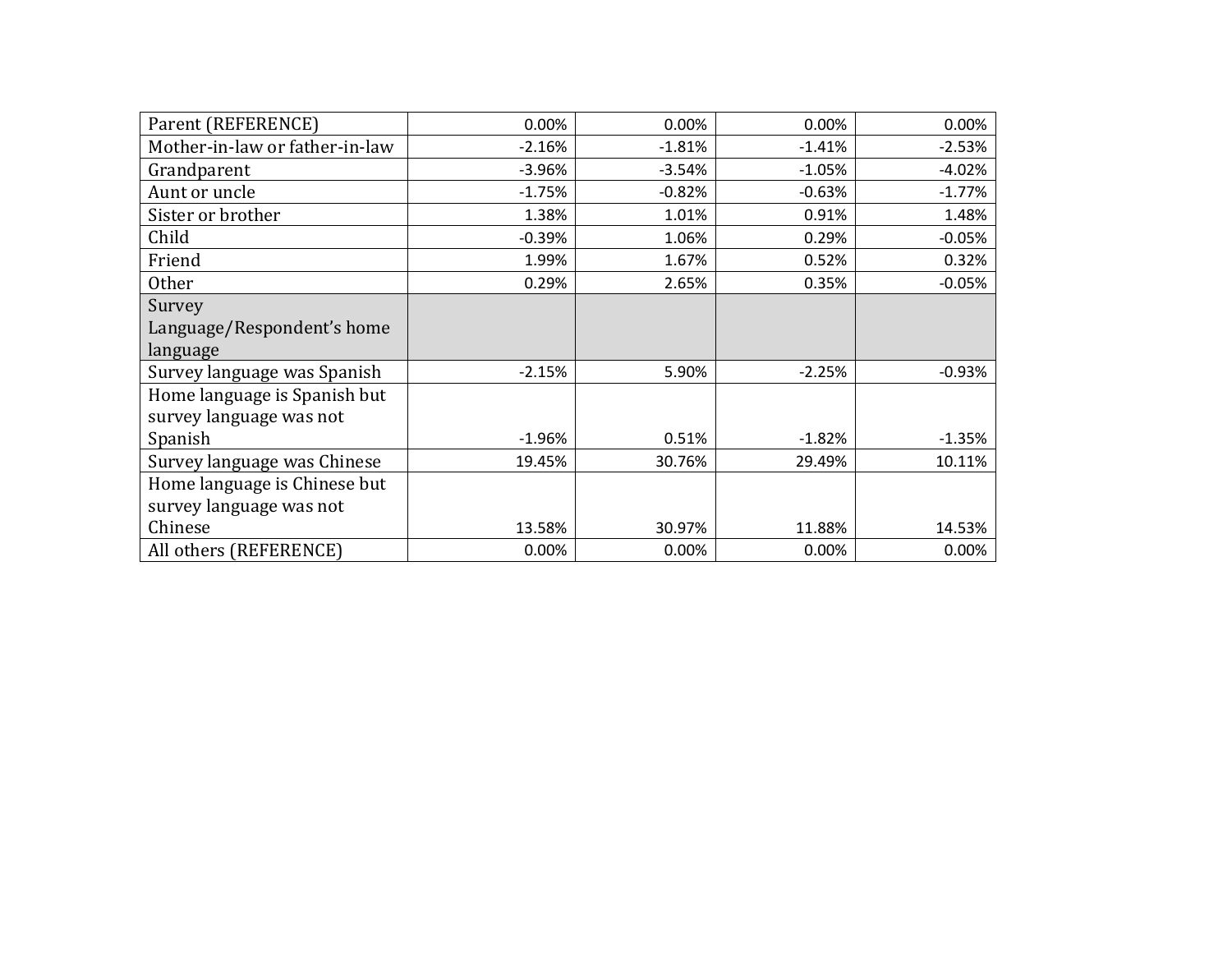|                                | support you got from the<br>hospice team while your<br>family member was in<br>Amount of emotional<br>hospice care | hospice team in the weeks<br>after your family member<br>died<br>support you got from the<br>Amount of emotional | your religious and spiritual<br>beliefs you got from the<br>Amount of support for<br>hospice team |
|--------------------------------|--------------------------------------------------------------------------------------------------------------------|------------------------------------------------------------------------------------------------------------------|---------------------------------------------------------------------------------------------------|
| Response percentile (per 1% of |                                                                                                                    |                                                                                                                  |                                                                                                   |
| response percentile)           | 0.02%                                                                                                              | 0.02%                                                                                                            | 0.01%                                                                                             |
| Decedent Age                   |                                                                                                                    |                                                                                                                  |                                                                                                   |
| Age 18-54                      | 0.35%                                                                                                              | 2.73%                                                                                                            | $-0.24%$                                                                                          |
| Age 55-64                      | 0.76%                                                                                                              | 2.71%                                                                                                            | $-0.11%$                                                                                          |
| Age 65-69                      | 0.91%                                                                                                              | 2.52%                                                                                                            | 0.27%                                                                                             |
| Age 70-74                      | 0.64%                                                                                                              | 1.85%                                                                                                            | $-0.12%$                                                                                          |
| Age 75-79                      | 0.29%                                                                                                              | 1.37%                                                                                                            | $-0.04%$                                                                                          |
| Age 80-84                      | 0.10%                                                                                                              | 1.05%                                                                                                            | 0.25%                                                                                             |
| Age 85-89                      | 0.17%                                                                                                              | 0.85%                                                                                                            | 0.12%                                                                                             |
| Age 90+ (REFERENCE)            | 0.00%                                                                                                              | 0.00%                                                                                                            | 0.00%                                                                                             |
| Payer for Hospice Care         |                                                                                                                    |                                                                                                                  |                                                                                                   |
| Medicare only (REFERENCE)      | 0.00%                                                                                                              | 0.00%                                                                                                            | 0.00%                                                                                             |
| Medicaid only or Medicaid and  |                                                                                                                    |                                                                                                                  |                                                                                                   |
| private insurance              | 2.49%                                                                                                              | 2.65%                                                                                                            | 2.10%                                                                                             |
| Medicare and Medicaid          | 2.05%                                                                                                              | 1.32%                                                                                                            | 1.22%                                                                                             |
| Private insurance only         | 0.01%                                                                                                              | $-0.86%$                                                                                                         | $-0.35%$                                                                                          |

**Table 3. CAHPS Hospice Survey Case-Mix Adjustments for Getting Emotional and Religious Support, Q2 2015 – Q1 2016**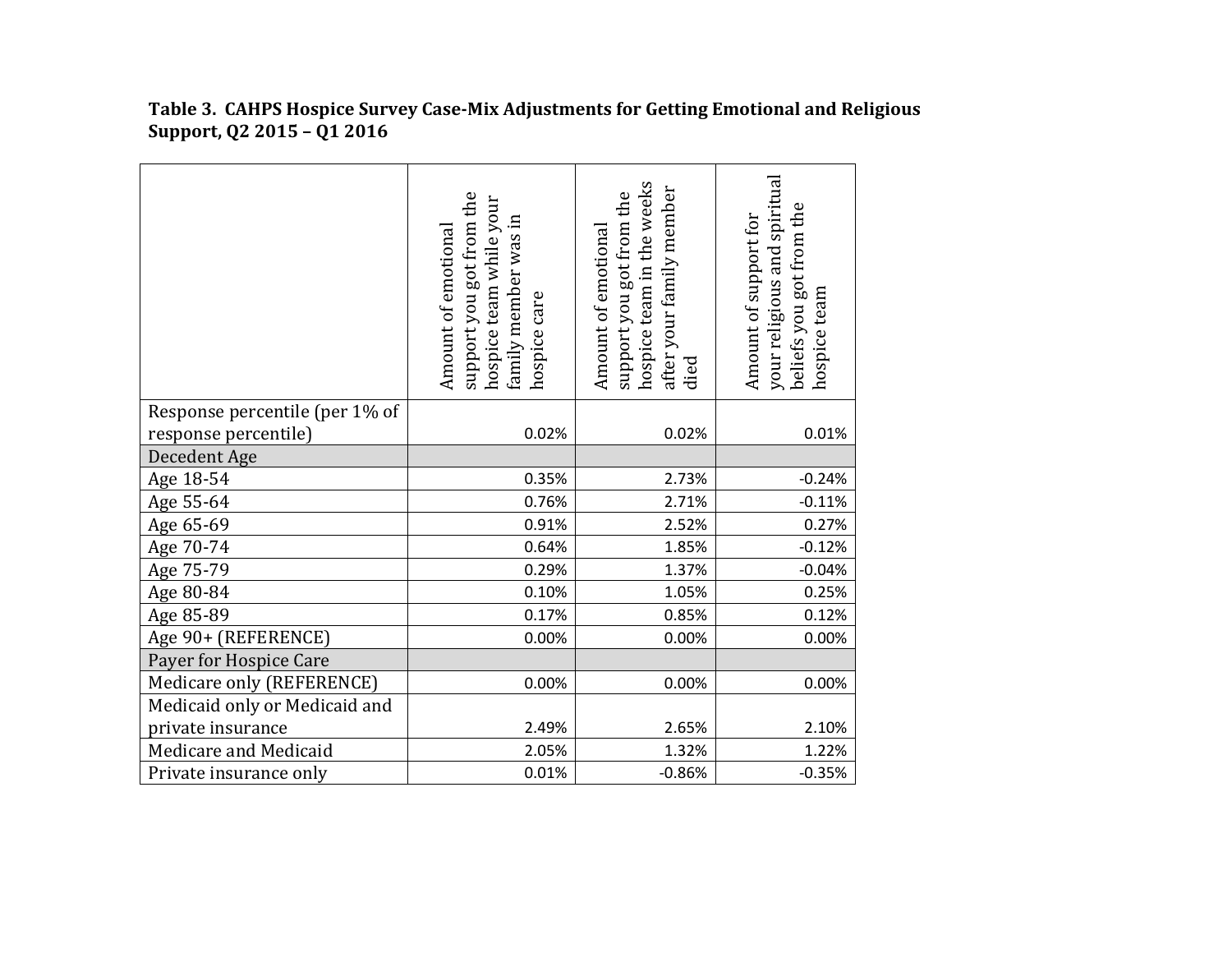| Medicare and private        |          |          |          |
|-----------------------------|----------|----------|----------|
| insurance                   | $-0.42%$ | $-0.16%$ | $-0.09%$ |
| Uninsured or no payer       | $-0.06%$ | $-0.61%$ | $-0.61%$ |
| <b>Other</b>                | 0.27%    | $-0.37%$ | $-0.05%$ |
| <b>Primary Diagnosis</b>    |          |          |          |
| Alzheimer's and non-        |          |          |          |
| Alzheimer's dementias       |          |          |          |
| (REFERENCE)                 | 0.00%    | 0.00%    | 0.00%    |
| Bladder cancer              | 1.15%    | 2.05%    | 1.48%    |
| Blood and lymphatic cancers | 1.00%    | 1.54%    | 0.49%    |
| Brain cancer                | $-0.02%$ | 0.13%    | $-0.49%$ |
| <b>Breast cancer</b>        | 0.20%    | 0.51%    | 0.02%    |
| Congestive heart failure    | 0.94%    | 1.76%    | 0.64%    |
| Chronic kidney disease      | 1.02%    | 1.19%    | 1.09%    |
| Chronic liver disease       | 0.21%    | 1.39%    | $-0.01%$ |
| Colorectal cancer           | 0.48%    | 1.39%    | 0.13%    |
| CVA/Stroke                  | 0.11%    | 0.23%    | $-0.43%$ |
| Liver cancer                | 0.68%    | 1.33%    | 0.84%    |
| Lung & other chest cavity   |          |          |          |
| cancer                      | 0.36%    | 1.30%    | 0.44%    |
| Non-infectious respiratory  | 1.00%    | 2.10%    | 0.67%    |
| Other heart disease         | 0.40%    | 0.79%    | 0.20%    |
| Ovarian cancer              | $-0.87%$ | $-1.05%$ | $-0.67%$ |
| Pancreatic cancer           | 0.16%    | 0.87%    | $-0.28%$ |
| Parkinson's and other       |          |          |          |
| degenerative diseases       | $-0.03%$ | 1.23%    | 0.23%    |
| Pneumonias and other        |          |          |          |
| infectious lung diseases    | 0.37%    | 1.28%    | 0.01%    |
| Prostate cancer             | 1.05%    | 1.63%    | 0.85%    |
| Stomach cancer              | 2.24%    | 3.02%    | 1.34%    |
| <b>Other</b>                | 0.48%    | 1.09%    | 0.15%    |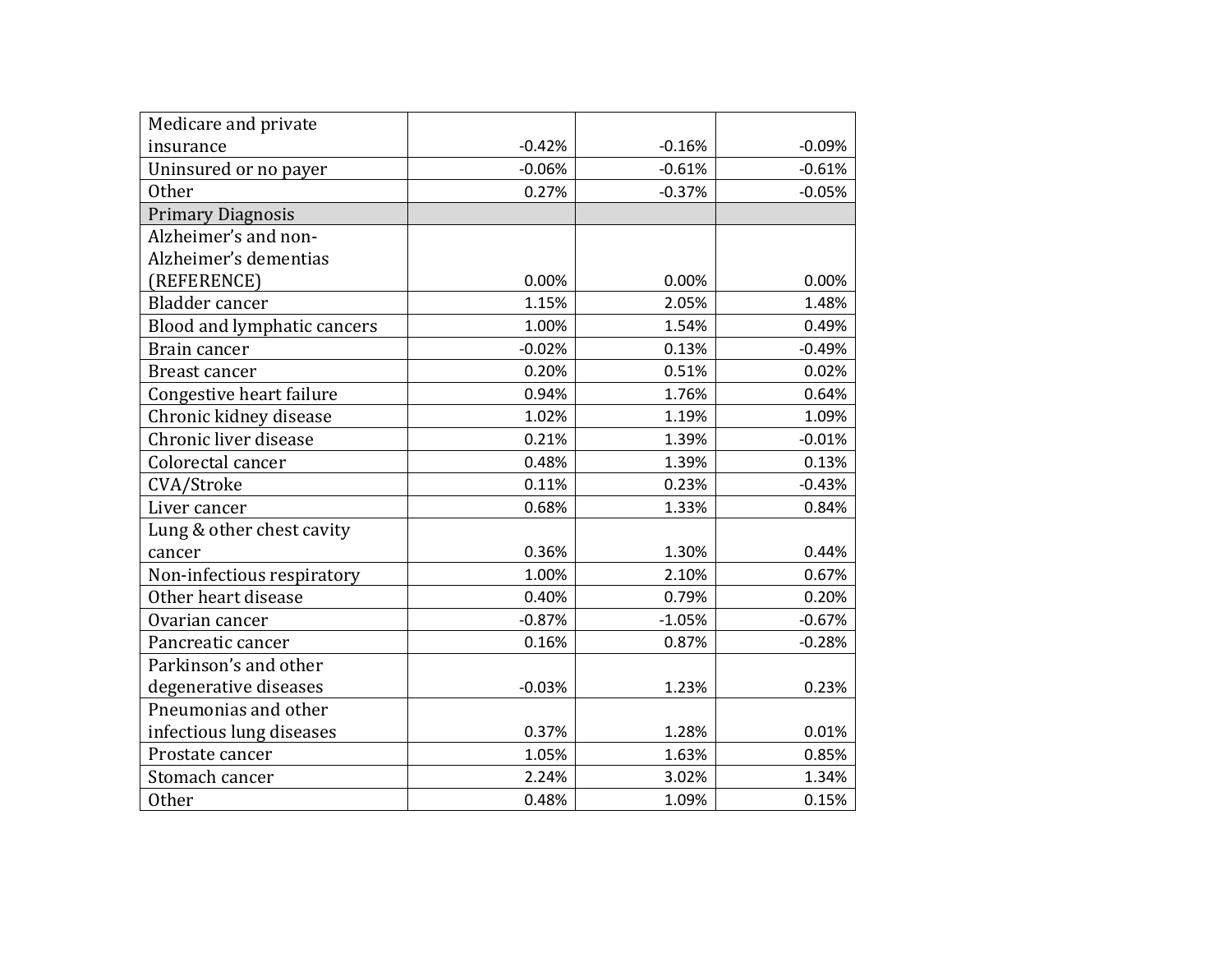| Length of hospice stay         |          |          |          |
|--------------------------------|----------|----------|----------|
| $2-5$ days                     | 0.57%    | $-2.31%$ | 0.61%    |
| $6-12$ days                    | 0.81%    | $-1.65%$ | 0.53%    |
| 13-29 days                     | 1.08%    | $-0.70%$ | 0.95%    |
| 30-80 days                     | 1.04%    | 0.39%    | 0.98%    |
| 81+ days (REFERENCE)           | 0.00%    | 0.00%    | 0.00%    |
| Caregiver Age                  |          |          |          |
| Age 18-24                      | 5.31%    | 8.54%    | 2.42%    |
| Age 25-34                      | 4.40%    | 7.85%    | 2.03%    |
| Age 35-44                      | 2.64%    | 5.05%    | 1.74%    |
| Age 45-54                      | 1.10%    | 2.60%    | 0.78%    |
| Age 55-64 (REFERENCE)          | 0.00%    | 0.00%    | 0.00%    |
| Age 65-74                      | $-1.19%$ | $-1.91%$ | $-0.63%$ |
| Age 75-84                      | $-1.54%$ | $-2.76%$ | $-0.46%$ |
| Age 85+                        | $-1.00%$ | $-1.74%$ | 0.29%    |
| <b>Caregiver Education</b>     |          |          |          |
| 8 <sup>th</sup> grade or less  | 2.13%    | 2.69%    | 2.46%    |
| Some high school               | 0.78%    | 1.59%    | 1.28%    |
| High school graduate or GED    |          |          |          |
| (REFERENCE)                    | 0.00%    | 0.00%    | 0.00%    |
| Some college                   | 0.75%    | 1.15%    | 0.11%    |
| 4-year college graduate        | 0.98%    | 0.52%    | $-0.13%$ |
| More than 4-year college       |          |          |          |
| graduate                       | 1.75%    | 1.86%    | 0.41%    |
| Caregiver relationship         |          |          |          |
| (Decedent was the caregiver's  |          |          |          |
|                                |          |          |          |
| Spouse or partner              | 0.96%    | 4.23%    | 1.09%    |
| Parent (REFERENCE)             | 0.00%    | 0.00%    | 0.00%    |
| Mother-in-law or father-in-law | $-1.43%$ | $-1.10%$ | $-1.34%$ |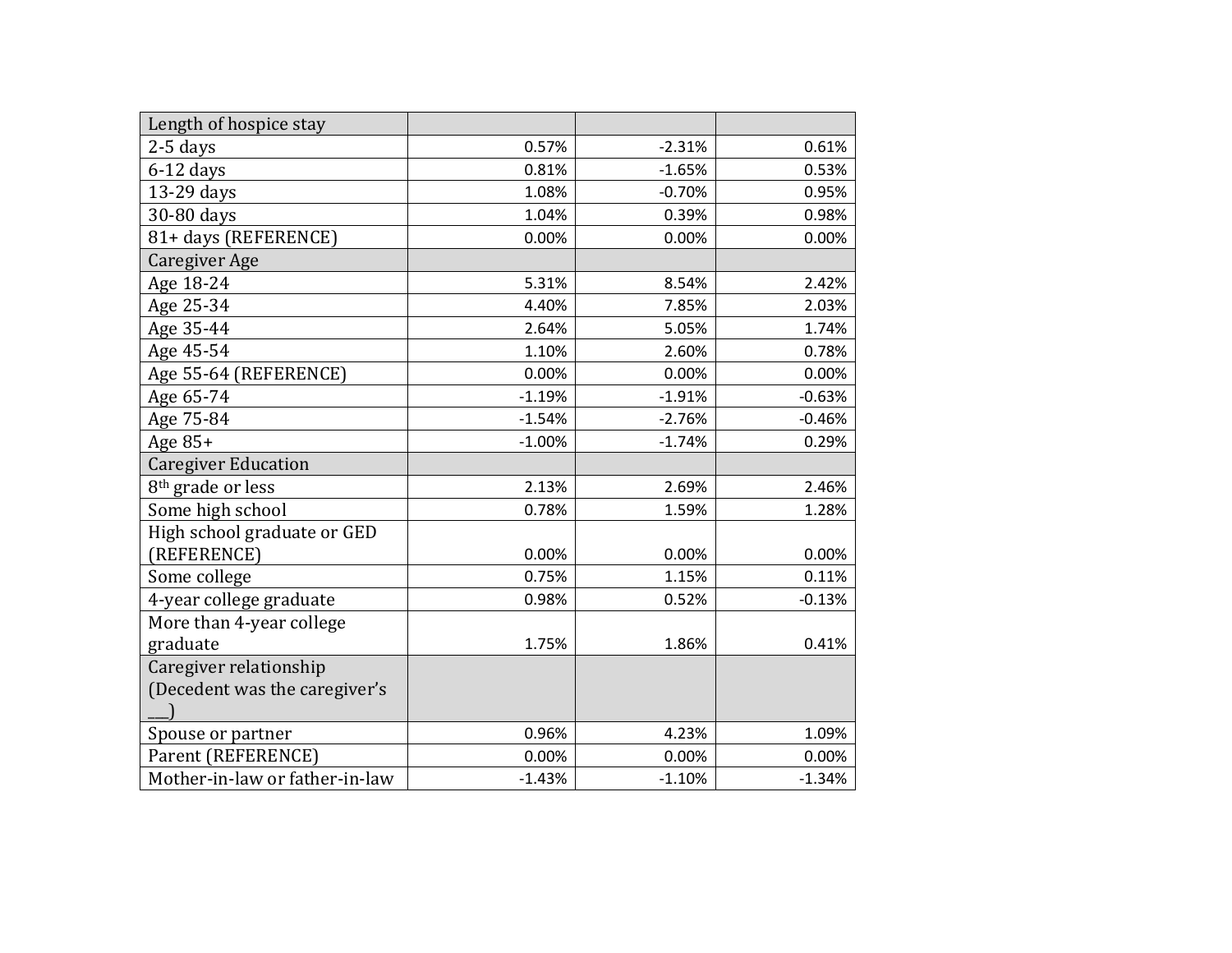| Grandparent                  | $-1.00\%$ | $-0.52%$ | $-0.42%$ |
|------------------------------|-----------|----------|----------|
| Aunt or uncle                | $-1.16%$  | $-3.03%$ | $-0.54%$ |
| Sister or brother            | 0.21%     | $-0.69%$ | 1.55%    |
| Child                        | 1.01%     | 1.90%    | 1.58%    |
| Friend                       | $-0.59%$  | $-1.35%$ | 0.24%    |
| <b>Other</b>                 | 0.37%     | $-0.29%$ | 0.53%    |
| Survey                       |           |          |          |
| Language/Respondent's home   |           |          |          |
| language                     |           |          |          |
| Survey language was Spanish  | 21.17%    | 16.57%   | 16.83%   |
| Home language is Spanish but |           |          |          |
| survey language was not      |           |          |          |
| Spanish                      | 5.80%     | 7.44%    | 6.36%    |
| Survey language was Chinese  | 25.47%    | 19.31%   | 28.06%   |
| Home language is Chinese but |           |          |          |
| survey language was not      |           |          |          |
| Chinese                      | 4.86%     | 5.10%    | 8.56%    |
| All others (REFERENCE)       | 0.00%     | 0.00%    | 0.00%    |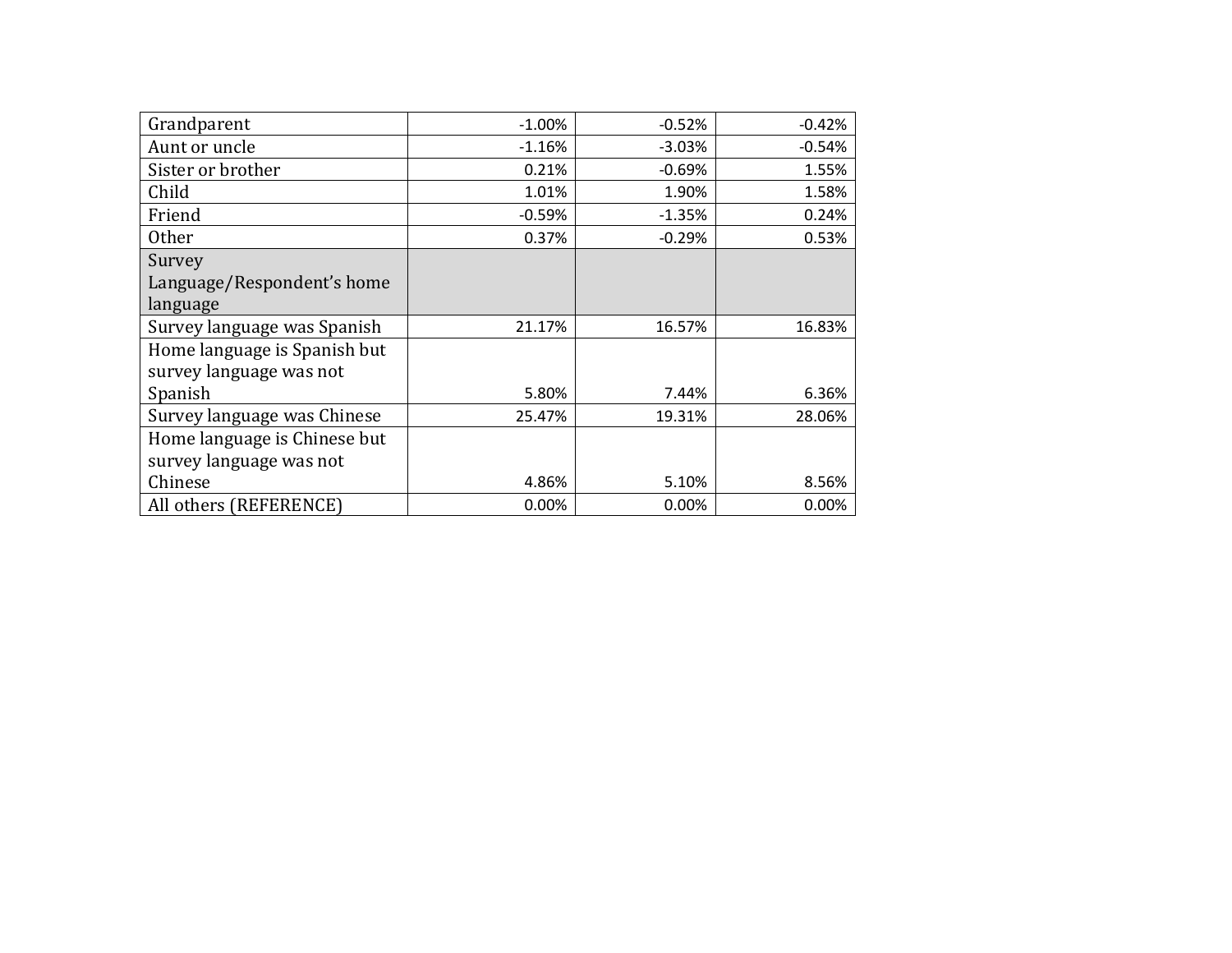|                                | Your family member got as<br>as he<br>pain<br>much help with<br>she needed<br>ð | or she needed<br>Your family member got<br>breathing<br>the help he<br>for trouble | the help he or she needed<br>Your family member got<br>for trouble with<br>constipation | from the hospice team for<br>or she needed<br>Your family member got<br>feelings of anxiety or<br>the help he<br>sadness |
|--------------------------------|---------------------------------------------------------------------------------|------------------------------------------------------------------------------------|-----------------------------------------------------------------------------------------|--------------------------------------------------------------------------------------------------------------------------|
| Response percentile (per 1% of |                                                                                 |                                                                                    |                                                                                         |                                                                                                                          |
| response percentile)           | 0.04%                                                                           | 0.04%                                                                              | 0.06%                                                                                   | 0.08%                                                                                                                    |
| Decedent Age                   |                                                                                 |                                                                                    |                                                                                         |                                                                                                                          |
| Age 18-54                      | 2.10%                                                                           | $-0.45%$                                                                           | $-3.63%$                                                                                | $-5.95%$                                                                                                                 |
| Age 55-64                      | 0.57%                                                                           | $-0.21%$                                                                           | $-2.69%$                                                                                | $-4.21%$                                                                                                                 |
| Age 65-69                      | 0.64%                                                                           | $-0.20%$                                                                           | $-2.52%$                                                                                | $-3.53%$                                                                                                                 |
| Age 70-74                      | $-0.16%$                                                                        | $-0.21%$                                                                           | $-1.45%$                                                                                | $-3.37%$                                                                                                                 |
| Age 75-79                      | $-0.68%$                                                                        | $-0.13%$                                                                           | $-1.13%$                                                                                | $-3.00%$                                                                                                                 |
| Age 80-84                      | $-0.44%$                                                                        | 0.15%                                                                              | $-0.61%$                                                                                | $-1.34%$                                                                                                                 |
| Age 85-89                      | $-0.44%$                                                                        | 0.14%                                                                              | $-0.67%$                                                                                | $-0.86%$                                                                                                                 |
| Age 90+ (REFERENCE)            | 0.00%                                                                           | 0.00%                                                                              | 0.00%                                                                                   | 0.00%                                                                                                                    |
| Payer for Hospice Care         |                                                                                 |                                                                                    |                                                                                         |                                                                                                                          |
| Medicare only (REFERENCE)      | 0.00%                                                                           | 0.00%                                                                              | 0.00%                                                                                   | 0.00%                                                                                                                    |
| Medicaid only or Medicaid and  |                                                                                 |                                                                                    |                                                                                         |                                                                                                                          |
| private insurance              | 1.29%                                                                           | 2.97%                                                                              | 0.71%                                                                                   | 2.98%                                                                                                                    |
| Medicare and Medicaid          | 3.89%                                                                           | 3.63%                                                                              | 5.27%                                                                                   | 5.84%                                                                                                                    |
| Private insurance only         | 0.66%                                                                           | $-0.01%$                                                                           | 1.56%                                                                                   | 0.83%                                                                                                                    |

**Table 4. CAHPS Hospice Survey Case-Mix Adjustments for Getting Help for Symptoms, Q2 2015 – Q1 2016**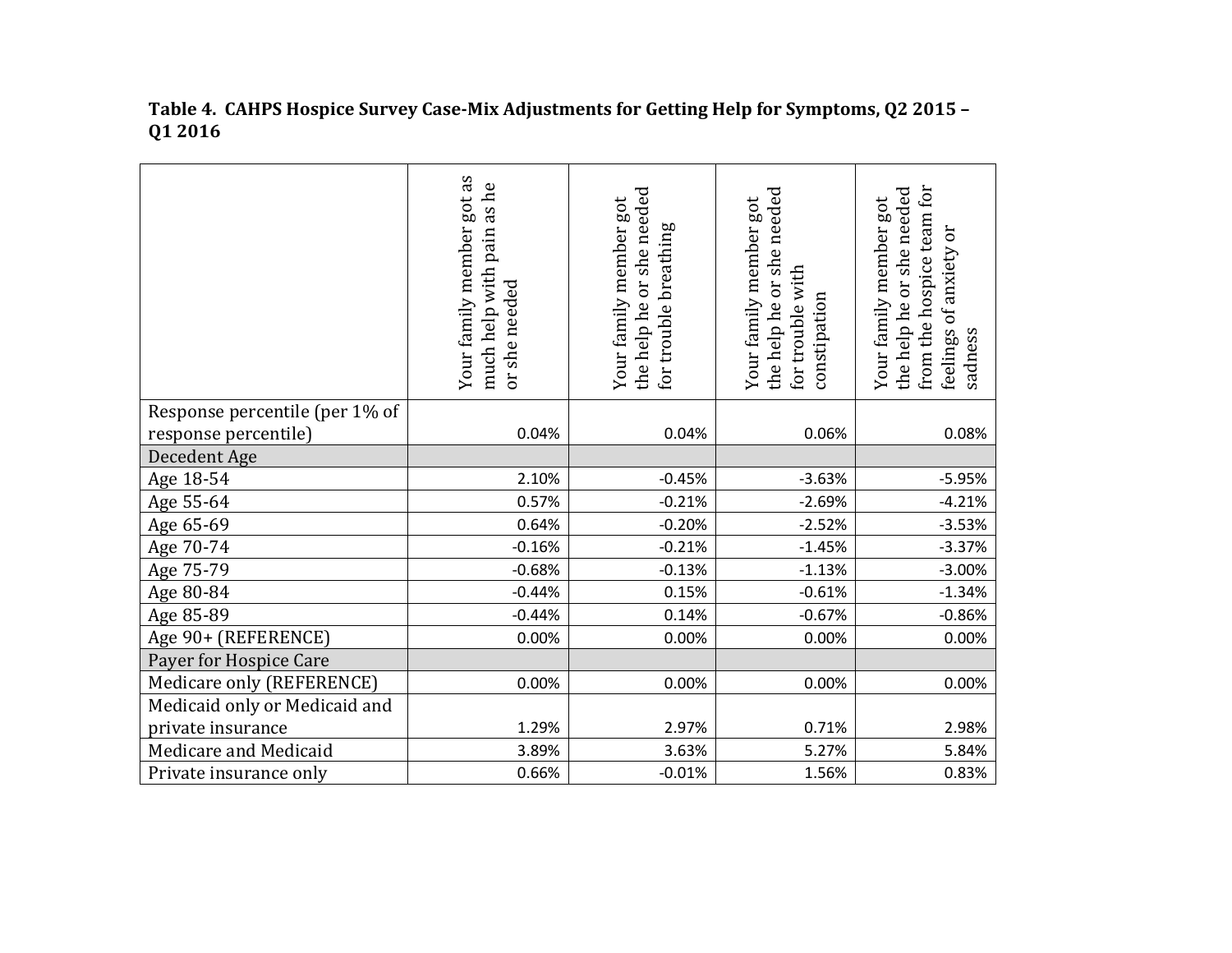| Medicare and private        |          |          |          |          |
|-----------------------------|----------|----------|----------|----------|
| insurance                   | $-0.15%$ | $-0.45%$ | $-0.37%$ | 0.41%    |
| Uninsured or no payer       | $-1.83%$ | $-1.17%$ | 0.92%    | 0.89%    |
| <b>Other</b>                | 1.08%    | 1.58%    | 1.64%    | 1.45%    |
| <b>Primary Diagnosis</b>    |          |          |          |          |
| Alzheimer's and non-        |          |          |          |          |
| Alzheimer's dementias       |          |          |          |          |
| (REFERENCE)                 | 0.00%    | 0.00%    | 0.00%    | 0.00%    |
| <b>Bladder</b> cancer       | 1.09%    | $-1.91%$ | 3.07%    | 0.38%    |
| Blood and lymphatic cancers | 0.73%    | 0.34%    | 1.16%    | 1.13%    |
| Brain cancer                | $-2.28%$ | $-1.14%$ | $-0.28%$ | 0.52%    |
| <b>Breast cancer</b>        | $-0.85%$ | $-3.50%$ | 0.93%    | $-0.76%$ |
| Congestive heart failure    | 1.74%    | $-2.23%$ | 1.92%    | $-0.07%$ |
| Chronic kidney disease      | 2.17%    | $-0.75%$ | 0.55%    | 1.00%    |
| Chronic liver disease       | $-1.53%$ | $-1.65%$ | 2.50%    | 0.14%    |
| Colorectal cancer           | 0.01%    | $-0.74%$ | 0.69%    | $-0.31%$ |
| CVA/Stroke                  | $-0.20%$ | 0.02%    | 0.08%    | $-0.46%$ |
| Liver cancer                | 0.25%    | $-1.01%$ | $-0.09%$ | 1.36%    |
| Lung & other chest cavity   |          |          |          |          |
| cancer                      | 0.37%    | $-3.67%$ | 0.20%    | $-1.73%$ |
| Non-infectious respiratory  | 1.12%    | $-3.64%$ | 0.19%    | $-1.52%$ |
| Other heart disease         | 0.97%    | $-2.52%$ | 0.89%    | $-1.72%$ |
| Ovarian cancer              | $-0.60%$ | $-4.85%$ | 3.27%    | $-2.58%$ |
| Pancreatic cancer           | 0.50%    | $-2.33%$ | 0.43%    | $-1.31%$ |
| Parkinson's and other       |          |          |          |          |
| degenerative diseases       | 0.43%    | $-0.61%$ | 1.26%    | 1.00%    |
| Pneumonias and other        |          |          |          |          |
| infectious lung diseases    | 0.33%    | $-4.26%$ | $-1.85%$ | $-2.55%$ |
| Prostate cancer             | 1.02%    | $-0.60%$ | 1.20%    | 0.93%    |
| Stomach cancer              | 2.23%    | $-0.29%$ | 4.99%    | 2.99%    |
| <b>Other</b>                | 0.78%    | $-1.49%$ | 1.31%    | 0.24%    |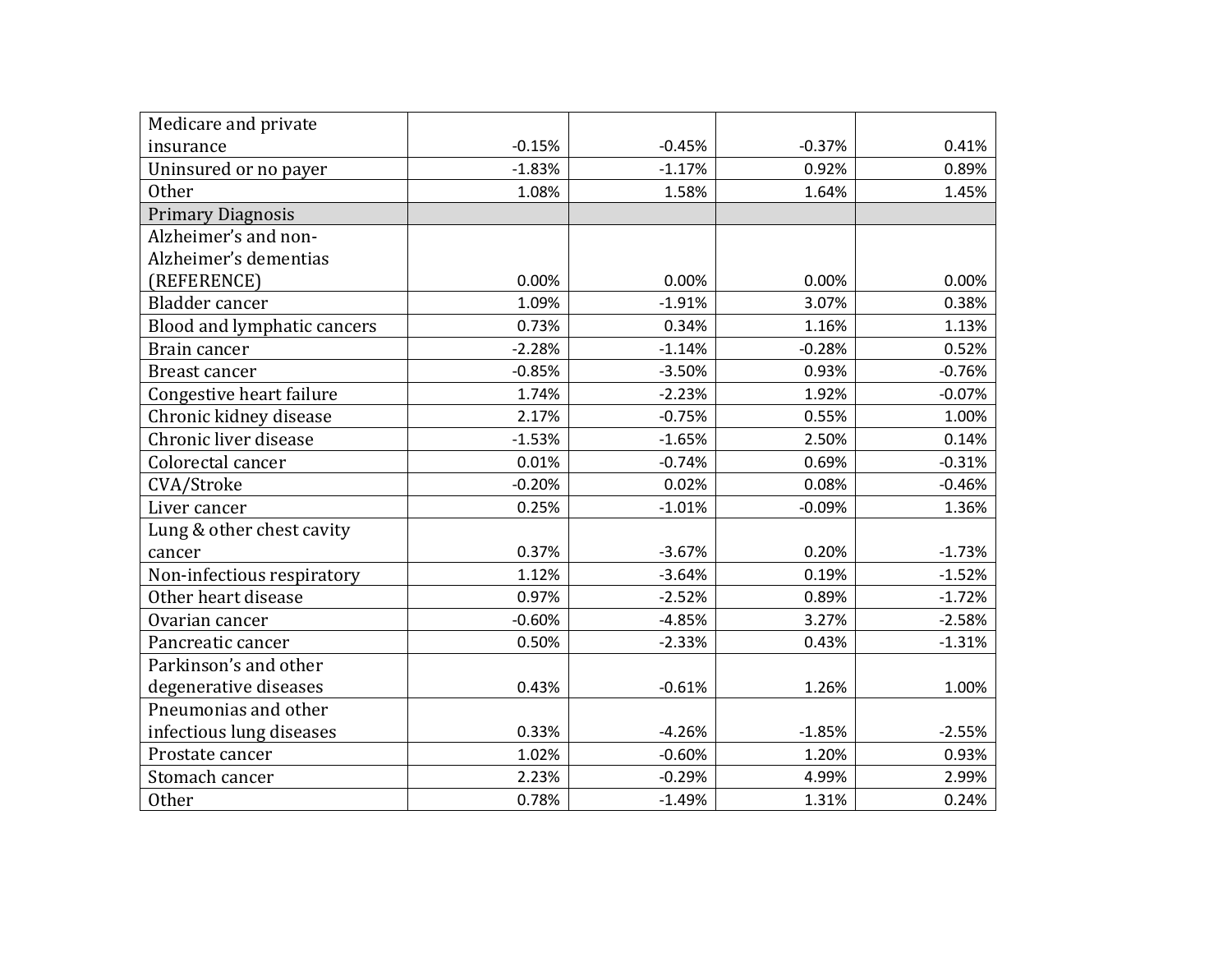| Length of hospice stay         |          |          |          |          |
|--------------------------------|----------|----------|----------|----------|
| $2-5$ days                     | $-0.04%$ | 1.24%    | 13.54%   | 2.79%    |
| $6-12$ days                    | 0.41%    | 1.50%    | 9.47%    | 3.42%    |
| 13-29 days                     | 1.83%    | 1.75%    | 6.18%    | 3.96%    |
| 30-80 days                     | 1.47%    | 1.24%    | 3.39%    | 3.19%    |
| 81+ days (REFERENCE)           | 0.00%    | 0.00%    | 0.00%    | 0.00%    |
| Caregiver Age                  |          |          |          |          |
| Age 18-24                      | 7.04%    | 10.28%   | 7.67%    | 12.87%   |
| Age 25-34                      | 4.47%    | 7.22%    | 7.38%    | 6.73%    |
| Age 35-44                      | 1.54%    | 3.76%    | 3.87%    | 3.62%    |
| Age 45-54                      | 0.67%    | 1.54%    | 0.83%    | 0.04%    |
| Age 55-64 (REFERENCE)          | 0.00%    | 0.00%    | 0.00%    | 0.00%    |
| Age 65-74                      | $-0.91%$ | $-0.51%$ | $-0.08%$ | 0.91%    |
| Age 75-84                      | 0.87%    | 2.15%    | 4.04%    | 6.19%    |
| Age $85+$                      | 2.59%    | 5.56%    | 6.33%    | 11.24%   |
| <b>Caregiver Education</b>     |          |          |          |          |
| 8 <sup>th</sup> grade or less  | 0.95%    | 2.73%    | 3.54%    | $-0.05%$ |
| Some high school               | $-1.33%$ | $-0.34%$ | $-0.60%$ | $-2.31%$ |
| High school graduate or GED    |          |          |          |          |
| (REFERENCE)                    | 0.00%    | 0.00%    | 0.00%    | 0.00%    |
| Some college                   | 1.74%    | 1.56%    | 2.50%    | 3.67%    |
| 4-year college graduate        | 2.75%    | 3.97%    | 5.63%    | 8.95%    |
| More than 4-year college       |          |          |          |          |
| graduate                       | 4.49%    | 5.82%    | 7.89%    | 12.06%   |
| Caregiver relationship         |          |          |          |          |
| (Decedent was the caregiver's  |          |          |          |          |
|                                |          |          |          |          |
| Spouse or partner              | $-0.12%$ | 0.32%    | 0.72%    | 1.75%    |
| Parent (REFERENCE)             | 0.00%    | 0.00%    | 0.00%    | 0.00%    |
| Mother-in-law or father-in-law | $-2.76%$ | $-2.37%$ | $-4.77%$ | $-6.32%$ |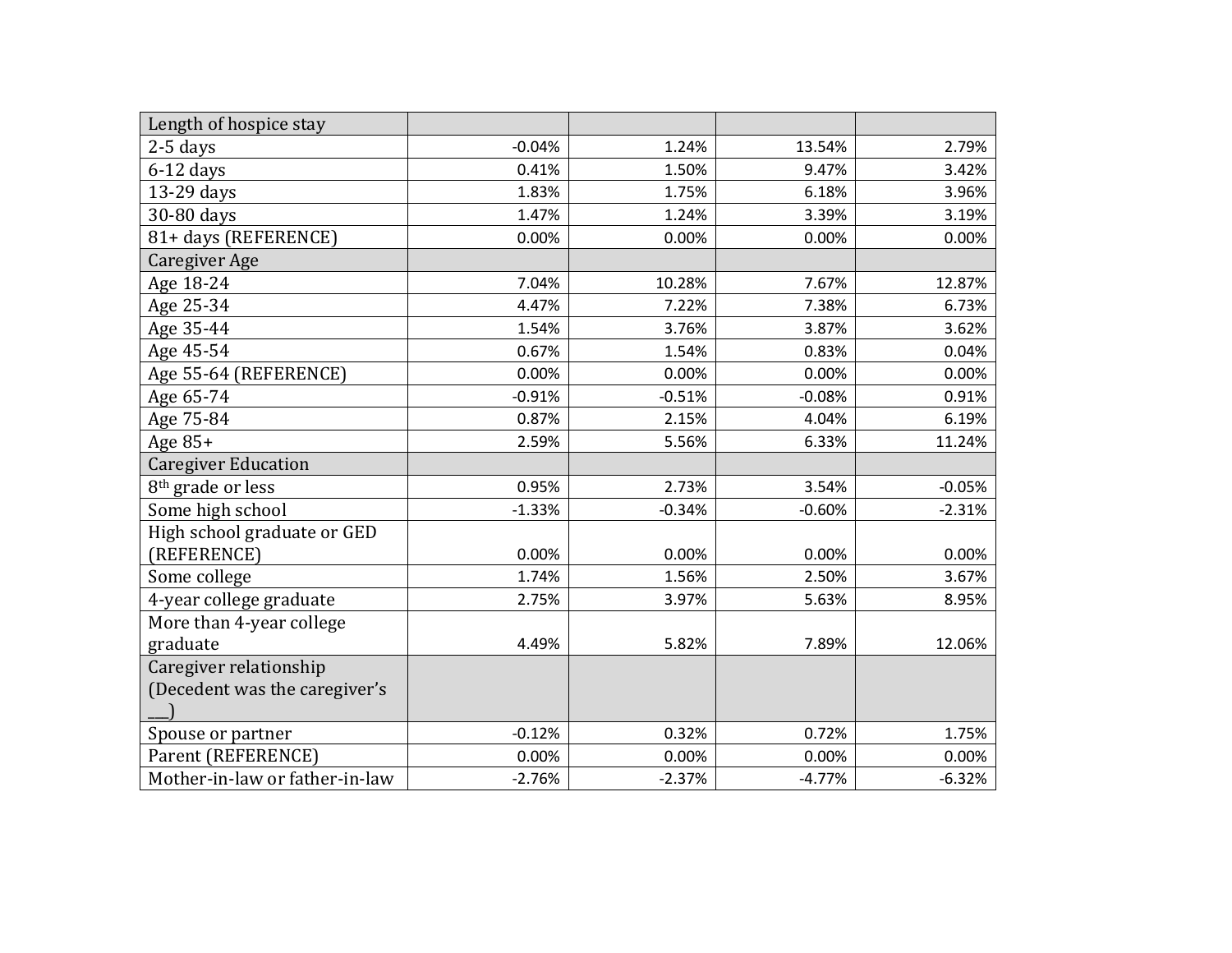| Grandparent                  | $-2.36%$ | $-4.11%$ | $-5.27%$ | $-6.38%$ |
|------------------------------|----------|----------|----------|----------|
| Aunt or uncle                | $-1.09%$ | $-1.31%$ | $-2.19%$ | $-2.86%$ |
| Sister or brother            | 0.89%    | 1.92%    | 3.64%    | 4.33%    |
| Child                        | $-0.20%$ | $-0.41%$ | 1.08%    | 2.04%    |
| Friend                       | $-0.48%$ | $-0.03%$ | 2.43%    | 1.11%    |
| <b>Other</b>                 | $-0.51%$ | 0.10%    | $-0.23%$ | $-0.10%$ |
| Survey                       |          |          |          |          |
| Language/Respondent's home   |          |          |          |          |
| language                     |          |          |          |          |
| Survey language was Spanish  | $-7.84%$ | 0.42%    | 0.51%    | $-2.82%$ |
| Home language is Spanish but |          |          |          |          |
| survey language was not      |          |          |          |          |
| Spanish                      | $-5.66%$ | 1.20%    | 0.66%    | $-1.29%$ |
| Survey language was Chinese  | 24.41%   | 33.51%   | 27.44%   | 37.91%   |
| Home language is Chinese but |          |          |          |          |
| survey language was not      |          |          |          |          |
| Chinese                      | $-0.27%$ | 15.44%   | 18.75%   | 22.90%   |
| All others (REFERENCE)       | 0.00%    | 0.00%    | 0.00%    | 0.00%    |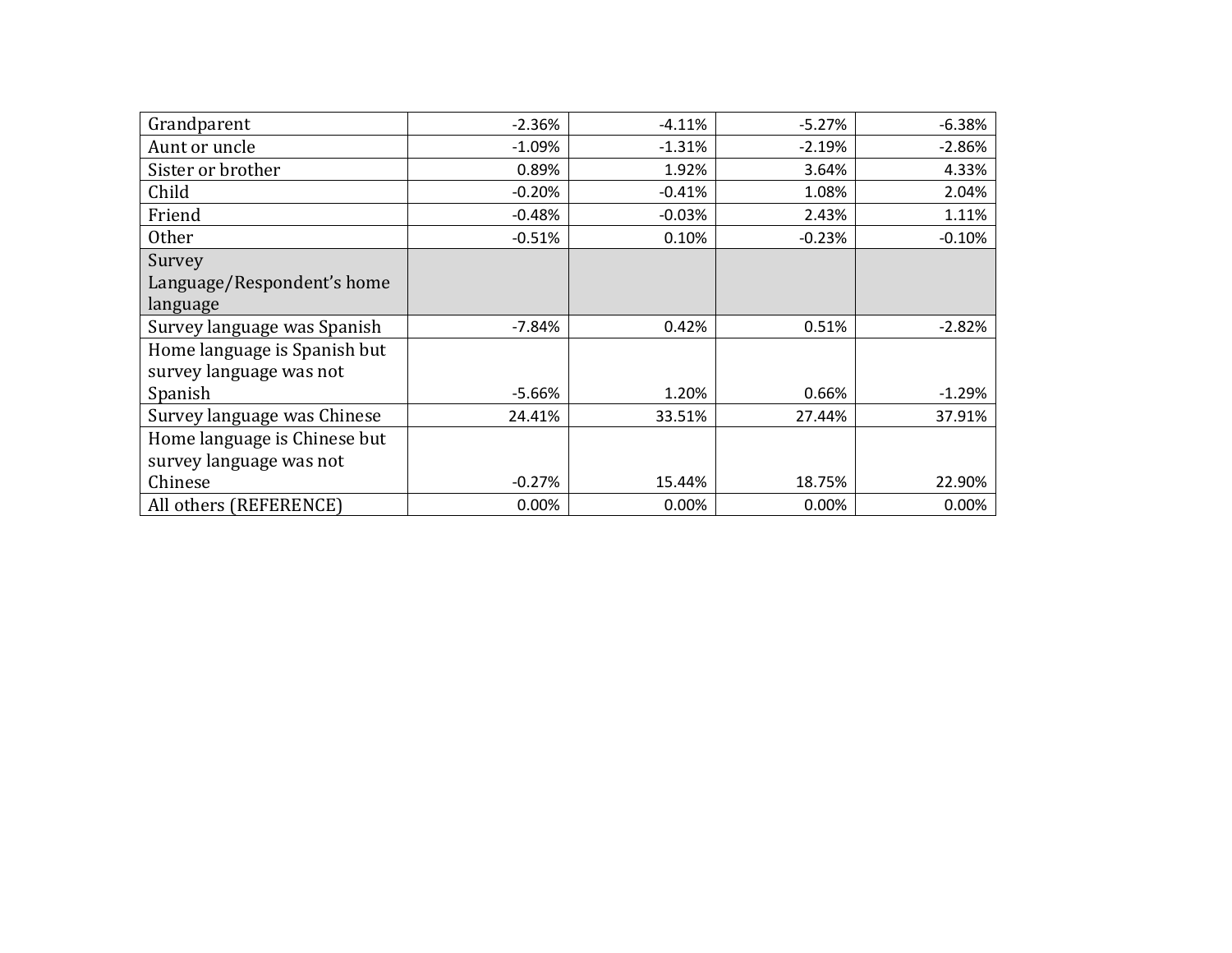|                                | what side effects to watch for<br>Hospice team gave you the<br>training you needed about<br>from pain medicine | training you needed about if<br>and when to give more pain<br>Hospice team gave you the<br>medicine to your family<br>member | Hospice team gave you the<br>training you needed about<br>member if he or she had<br>how to help your family<br>trouble breathing | member became restless or<br>Hospice team gave you the<br>training you needed about<br>what to do if your family<br>agitated | of pain medicine with you or<br>effects<br>A member of the hospice<br>your family member<br>side<br>team discussed |
|--------------------------------|----------------------------------------------------------------------------------------------------------------|------------------------------------------------------------------------------------------------------------------------------|-----------------------------------------------------------------------------------------------------------------------------------|------------------------------------------------------------------------------------------------------------------------------|--------------------------------------------------------------------------------------------------------------------|
| Response percentile (per 1% of |                                                                                                                |                                                                                                                              |                                                                                                                                   |                                                                                                                              |                                                                                                                    |
| response percentile)           | 0.02%                                                                                                          | 0.04%                                                                                                                        | 0.01%                                                                                                                             | 0.04%                                                                                                                        | 0.04%                                                                                                              |
| Decedent Age                   |                                                                                                                |                                                                                                                              |                                                                                                                                   |                                                                                                                              |                                                                                                                    |
| Age 18-54                      | $-6.34%$                                                                                                       | $-2.89%$                                                                                                                     | $-1.75%$                                                                                                                          | $-1.77%$                                                                                                                     | $-5.59%$                                                                                                           |
| Age 55-64                      | $-4.61%$                                                                                                       | $-2.05%$                                                                                                                     | $-0.92%$                                                                                                                          | $-2.28%$                                                                                                                     | $-4.05%$                                                                                                           |
| Age 65-69                      | $-5.31%$                                                                                                       | $-1.66%$                                                                                                                     | $-0.57%$                                                                                                                          | $-3.07%$                                                                                                                     | $-4.82%$                                                                                                           |
| Age 70-74                      | $-3.55%$                                                                                                       | $-1.33%$                                                                                                                     | $-0.65%$                                                                                                                          | $-3.00%$                                                                                                                     | $-3.88%$                                                                                                           |
| Age 75-79                      | $-4.05%$                                                                                                       | $-1.88%$                                                                                                                     | $-0.90%$                                                                                                                          | $-3.90%$                                                                                                                     | $-3.77%$                                                                                                           |
| Age 80-84                      | $-2.94%$                                                                                                       | $-1.63%$                                                                                                                     | $-0.70%$                                                                                                                          | $-2.10%$                                                                                                                     | $-2.54%$                                                                                                           |
| Age 85-89                      | $-1.60%$                                                                                                       | $-0.96%$                                                                                                                     | $-0.70%$                                                                                                                          | $-1.49%$                                                                                                                     | $-1.26%$                                                                                                           |
| Age 90+ (REFERENCE)            | 0.00%                                                                                                          | 0.00%                                                                                                                        | 0.00%                                                                                                                             | 0.00%                                                                                                                        | 0.00%                                                                                                              |
| Payer for Hospice Care         |                                                                                                                |                                                                                                                              |                                                                                                                                   |                                                                                                                              |                                                                                                                    |
| Medicare only (REFERENCE)      | 0.00%                                                                                                          | 0.00%                                                                                                                        | 0.00%                                                                                                                             | 0.00%                                                                                                                        | 0.00%                                                                                                              |
| Medicaid only or Medicaid and  |                                                                                                                |                                                                                                                              |                                                                                                                                   |                                                                                                                              |                                                                                                                    |
| private insurance              | 2.32%                                                                                                          | 1.27%                                                                                                                        | 0.82%                                                                                                                             | 1.73%                                                                                                                        | 1.13%                                                                                                              |
| Medicare and Medicaid          | 4.44%                                                                                                          | 3.69%                                                                                                                        | 3.98%                                                                                                                             | 7.00%                                                                                                                        | 2.37%                                                                                                              |
| Private insurance only         | $-0.05%$                                                                                                       | 0.42%                                                                                                                        | 0.01%                                                                                                                             | 0.64%                                                                                                                        | $-1.15%$                                                                                                           |

**Table 5. CAHPS Hospice Survey Case-Mix Adjustments for Getting Hospice Care Training, Q2 2015 – Q1 2016**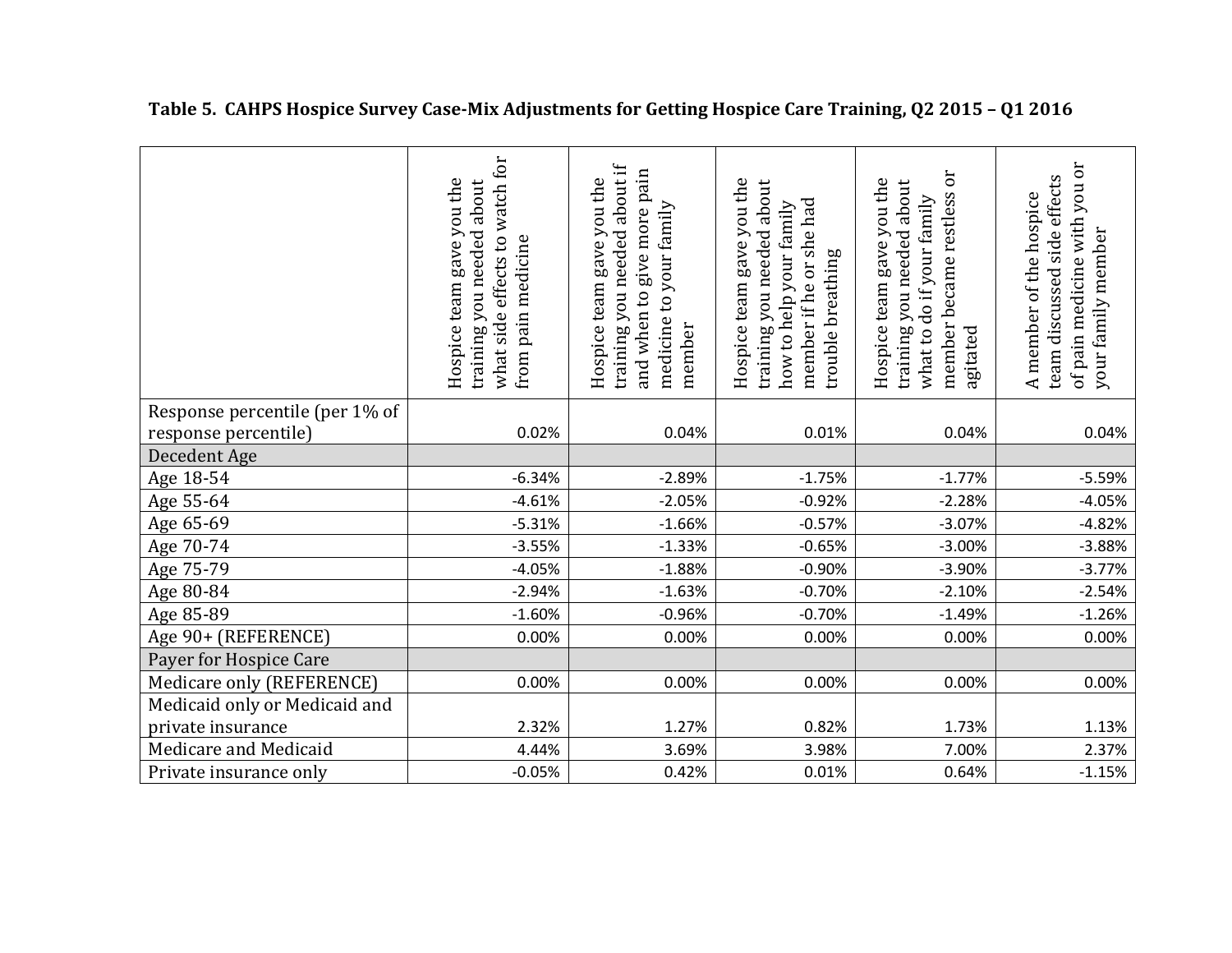| Medicare and private        |          |          |          |          |          |
|-----------------------------|----------|----------|----------|----------|----------|
| insurance                   | 0.39%    | $-0.24%$ | 0.28%    | $-0.17%$ | 0.10%    |
| Uninsured or no payer       | $-1.57%$ | $-1.51%$ | $-6.14%$ | $-3.89%$ | $-3.02%$ |
| Other                       | 1.82%    | 1.29%    | 1.48%    | 1.84%    | 0.48%    |
| <b>Primary Diagnosis</b>    |          |          |          |          |          |
| Alzheimer's and non-        |          |          |          |          |          |
| Alzheimer's dementias       |          |          |          |          |          |
| (REFERENCE)                 | 0.00%    | 0.00%    | 0.00%    | 0.00%    | 0.00%    |
| Bladder cancer              | $-4.26%$ | $-1.67%$ | $-2.78%$ | $-0.14%$ | $-1.86%$ |
| Blood and lymphatic cancers | $-4.61%$ | $-2.07%$ | $-2.75%$ | 0.31%    | $-2.80%$ |
| Brain cancer                | $-5.14%$ | $-2.50%$ | $-1.91%$ | $-4.65%$ | $-2.77%$ |
| Breast cancer               | $-5.83%$ | $-2.85%$ | $-2.51%$ | $-2.31%$ | $-3.57%$ |
| Congestive heart failure    | $-2.82%$ | $-1.16%$ | $-1.48%$ | $-0.28%$ | $-1.81%$ |
| Chronic kidney disease      | $-4.16%$ | $-0.56%$ | $-2.43%$ | $-3.19%$ | $-2.54%$ |
| Chronic liver disease       | $-4.41%$ | $-2.38%$ | $-3.48%$ | $-4.23%$ | $-2.84%$ |
| Colorectal cancer           | $-5.35%$ | $-2.29%$ | $-2.80%$ | $-1.16%$ | $-3.24%$ |
| CVA/Stroke                  | $-3.33%$ | $-1.86%$ | $-2.27%$ | $-3.64%$ | $-0.72%$ |
| Liver cancer                | $-4.10%$ | $-1.36%$ | $-2.13%$ | $-2.25%$ | $-2.83%$ |
| Lung & other chest cavity   |          |          |          |          |          |
| cancer                      | $-5.11%$ | $-2.35%$ | $-4.05%$ | $-2.01%$ | $-3.29%$ |
| Non-infectious respiratory  | $-3.84%$ | $-1.49%$ | $-2.85%$ | $-0.85%$ | $-3.15%$ |
| Other heart disease         | $-3.47%$ | $-1.91%$ | $-3.52%$ | $-2.58%$ | $-2.37%$ |
| Ovarian cancer              | $-8.79%$ | $-4.48%$ | $-4.26%$ | $-4.56%$ | $-7.02%$ |
| Pancreatic cancer           | $-4.70%$ | $-2.23%$ | $-3.09%$ | $-0.63%$ | $-3.82%$ |
| Parkinson's and other       |          |          |          |          |          |
| degenerative diseases       | $-1.52%$ | $-1.11%$ | $-1.06%$ | $-0.89%$ | $-0.80%$ |
| Pneumonias and other        |          |          |          |          |          |
| infectious lung diseases    | $-4.73%$ | $-2.02%$ | $-3.39%$ | $-2.07%$ | $-4.56%$ |
| Prostate cancer             | $-4.23%$ | $-2.47%$ | $-0.81%$ | $-1.33%$ | $-2.26%$ |
| Stomach cancer              | $-2.43%$ | $-1.50%$ | $-4.01%$ | 0.12%    | $-0.95%$ |
| <b>Other</b>                | $-3.99%$ | $-2.25%$ | $-2.52%$ | $-0.67%$ | $-2.55%$ |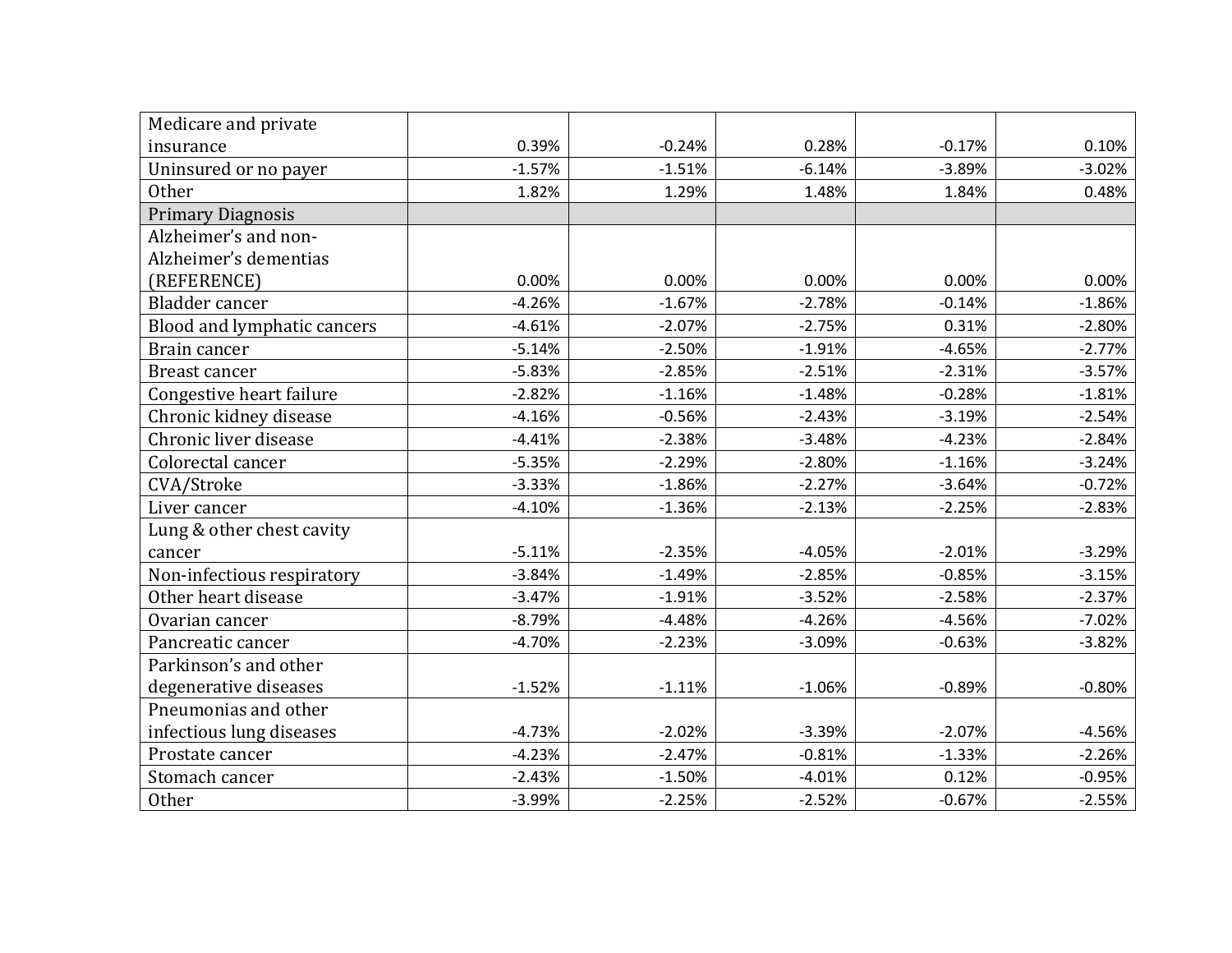| Length of hospice stay         |          |          |          |          |          |
|--------------------------------|----------|----------|----------|----------|----------|
| $2-5$ days                     | 4.82%    | 3.37%    | 6.90%    | 2.67%    | 7.97%    |
| $6-12$ days                    | 3.87%    | 2.72%    | 5.39%    | 1.65%    | 5.90%    |
| 13-29 days                     | 2.26%    | 2.08%    | 3.93%    | 1.62%    | 3.89%    |
| 30-80 days                     | 1.71%    | 1.17%    | 2.02%    | 1.38%    | 2.30%    |
| 81+ days (REFERENCE)           | 0.00%    | 0.00%    | 0.00%    | 0.00%    | 0.00%    |
| Caregiver Age                  |          |          |          |          |          |
| Age 18-24                      | 11.26%   | 4.86%    | 13.14%   | 8.48%    | 6.31%    |
| Age 25-34                      | 4.16%    | 2.91%    | 7.37%    | 4.04%    | 3.16%    |
| Age 35-44                      | 1.12%    | 1.20%    | 3.36%    | 1.75%    | 1.50%    |
| Age 45-54                      | $-0.75%$ | $-0.30%$ | 0.12%    | 0.17%    | 0.05%    |
| Age 55-64 (REFERENCE)          | 0.00%    | 0.00%    | 0.00%    | 0.00%    | 0.00%    |
| Age 65-74                      | 0.95%    | $-0.91%$ | $-1.53%$ | 0.84%    | 1.09%    |
| Age 75-84                      | 4.53%    | 0.96%    | 1.36%    | 5.46%    | 5.42%    |
| Age $85+$                      | 7.19%    | 3.75%    | 4.85%    | 8.28%    | 9.03%    |
| <b>Caregiver Education</b>     |          |          |          |          |          |
| 8 <sup>th</sup> grade or less  | $-0.40%$ | 0.23%    | 1.22%    | $-1.42%$ | 1.32%    |
| Some high school               | $-3.22%$ | $-1.69%$ | $-0.86%$ | $-2.85%$ | $-2.48%$ |
| High school graduate or GED    |          |          |          |          |          |
| (REFERENCE)                    | 0.00%    | 0.00%    | 0.00%    | 0.00%    | 0.00%    |
| Some college                   | 1.75%    | 1.90%    | 1.95%    | 2.79%    | 1.66%    |
| 4-year college graduate        | 6.06%    | 5.18%    | 5.81%    | 7.75%    | 4.54%    |
| More than 4-year college       |          |          |          |          |          |
| graduate                       | 7.73%    | 6.96%    | 7.27%    | 10.21%   | 5.58%    |
| Caregiver relationship         |          |          |          |          |          |
| (Decedent was the caregiver's  |          |          |          |          |          |
|                                |          |          |          |          |          |
| Spouse or partner              | 0.31%    | $-0.23%$ | 0.36%    | 0.39%    | 2.93%    |
| Parent (REFERENCE)             | 0.00%    | 0.00%    | 0.00%    | 0.00%    | 0.00%    |
| Mother-in-law or father-in-law | $-6.20%$ | $-4.69%$ | $-6.38%$ | $-6.14%$ | $-5.13%$ |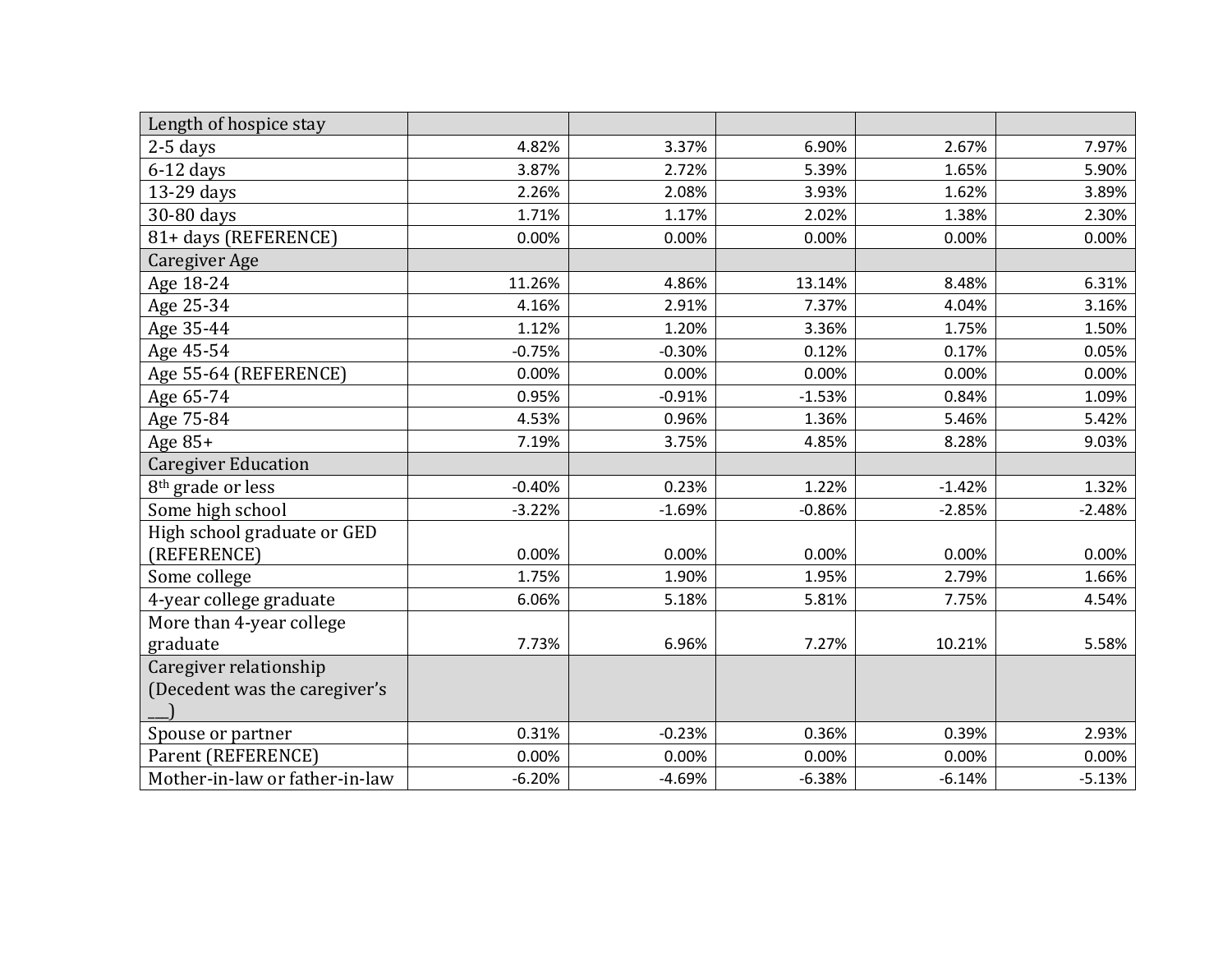| Grandparent                  | $-5.94%$  | $-4.72%$ | $-6.93%$  | $-7.15%$  | $-4.42%$ |
|------------------------------|-----------|----------|-----------|-----------|----------|
| Aunt or uncle                | 3.16%     | 0.64%    | 0.85%     | 1.94%     | 2.71%    |
| Sister or brother            | 5.53%     | 2.57%    | 2.81%     | 4.35%     | 5.31%    |
| Child                        | 2.44%     | 0.13%    | 0.65%     | 1.49%     | 4.13%    |
| Friend                       | 3.70%     | 1.31%    | 0.69%     | 4.22%     | 3.16%    |
| Other                        | 3.34%     | 0.30%    | 0.29%     | 1.85%     | 2.88%    |
| Survey                       |           |          |           |           |          |
| Language/Respondent's home   |           |          |           |           |          |
| language                     |           |          |           |           |          |
| Survey language was Spanish  | $-12.18%$ | $-8.76%$ | $-11.50%$ | $-15.58%$ | $-8.72%$ |
| Home language is Spanish but |           |          |           |           |          |
| survey language was not      |           |          |           |           |          |
| Spanish                      | $-8.26%$  | -4.44%   | $-6.51%$  | $-7.62%$  | $-4.02%$ |
| Survey language was Chinese  | 7.41%     | 41.49%   | 18.18%    | 226.67%   | $-2.38%$ |
| Home language is Chinese but |           |          |           |           |          |
| survey language was not      |           |          |           |           |          |
| Chinese                      | 3.78%     | 2.50%    | $-0.66%$  | 5.66%     | 3.47%    |
| All others (REFERENCE)       | 0.00%     | 0.00%    | 0.00%     | 0.00%     | $0.00\%$ |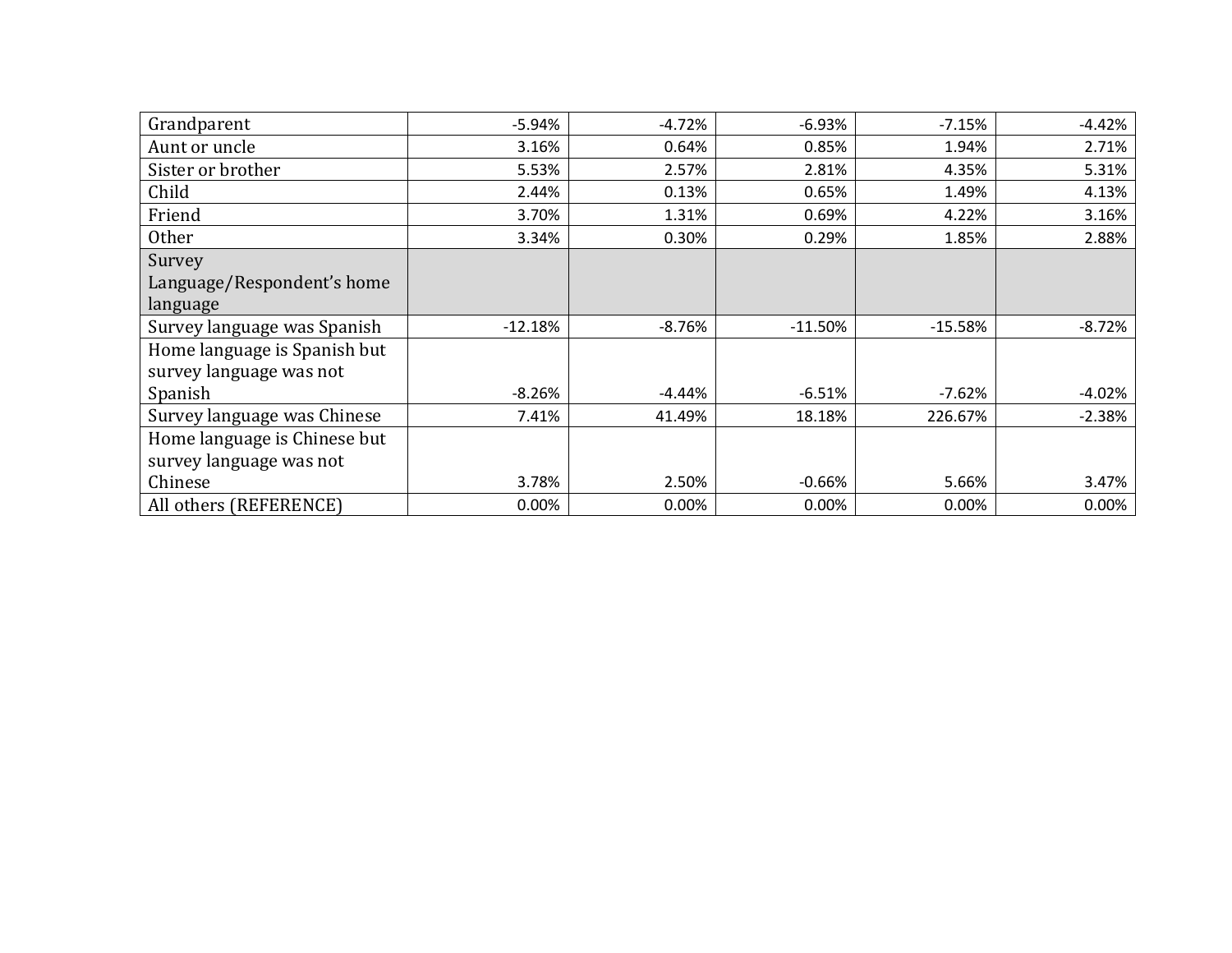**Table 6. CAHPS Hospice Survey Case-Mix Adjustments for Rating of Hospice and Recommend Hospice, Q2 2015 – Q1 2016**

|                                 | <b>Rating of Hospice</b> | <b>Recommend Hospice</b> |
|---------------------------------|--------------------------|--------------------------|
| Response percentile (per 1% of  |                          |                          |
| response percentile)            | 0.06%                    | 0.07%                    |
| Decedent Age                    |                          |                          |
| Age 18-54                       | $-1.17%$                 | $-0.99%$                 |
| Age 55-64                       | $-0.44%$                 | $-0.39%$                 |
| Age 65-69                       | $-0.16%$                 | $-0.45%$                 |
| Age 70-74                       | $-0.50%$                 | $-0.72%$                 |
| Age 75-79                       | $-0.47%$                 | $-0.93%$                 |
| Age 80-84                       | $-0.42%$                 | $-0.88%$                 |
| Age 85-89                       | $-0.34%$                 | $-0.20%$                 |
| Age 90+ (REFERENCE)             | 0.00%                    | 0.00%                    |
| Payer for Hospice Care          |                          |                          |
| Medicare only (REFERENCE)       | 0.00%                    | 0.00%                    |
| Medicaid only or Medicaid and   |                          |                          |
| private insurance               | 1.45%                    | 1.16%                    |
| Medicare and Medicaid           | 4.06%                    | 3.82%                    |
| Private insurance only          | 0.52%                    | 0.73%                    |
| Medicare and private insurance  | $-0.10%$                 | 0.45%                    |
| Uninsured or no payer           | $-2.50%$                 | $-2.28%$                 |
| <b>Other</b>                    | 0.71%                    | 0.64%                    |
| <b>Primary Diagnosis</b>        |                          |                          |
| Alzheimer's and non-Alzheimer's |                          |                          |
| dementias (REFERENCE)           | 0.00%                    | 0.00%                    |
| Bladder cancer                  | 0.99%                    | 1.60%                    |
| Blood and lymphatic cancers     | 1.51%                    | 0.85%                    |
| Brain cancer                    | $-0.04%$                 | 0.40%                    |
| <b>Breast cancer</b>            | 0.27%                    | $-0.12%$                 |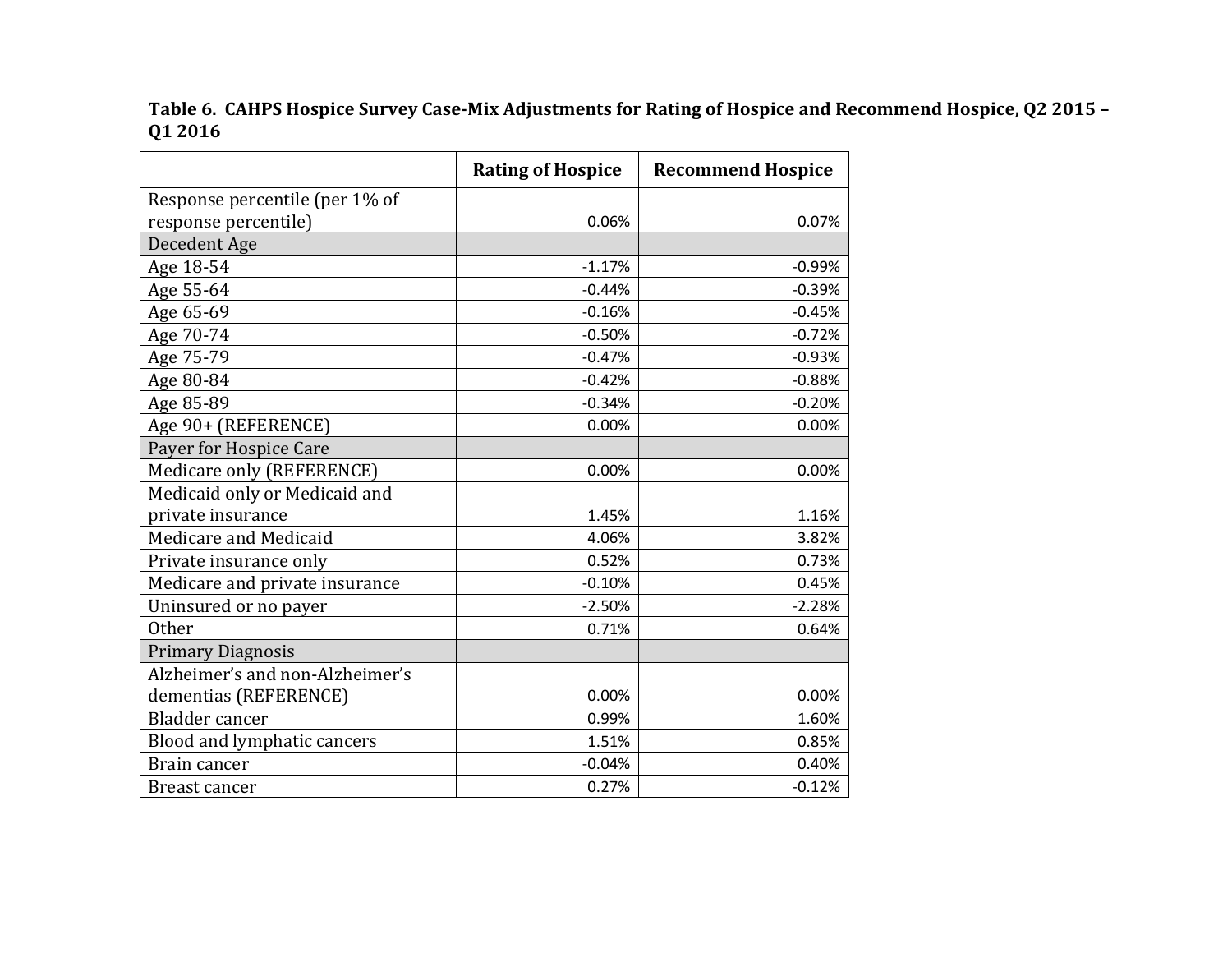| Congestive heart failure           | 1.16%    | 0.60%    |
|------------------------------------|----------|----------|
| Chronic kidney disease             | 1.50%    | 1.74%    |
| Chronic liver disease              | 0.81%    | 0.49%    |
| Colorectal cancer                  | 0.01%    | 0.49%    |
| CVA/Stroke                         | $-0.15%$ | 0.01%    |
| Liver cancer                       | 1.24%    | 2.16%    |
| Lung & other chest cavity cancer   | 0.24%    | 0.04%    |
| Non-infectious respiratory         | 1.08%    | 1.00%    |
| Other heart disease                | 0.13%    | 0.05%    |
| Ovarian cancer                     | $-1.49%$ | $-1.29%$ |
| Pancreatic cancer                  | 0.48%    | 0.28%    |
| Parkinson's and other degenerative |          |          |
| diseases                           | 0.29%    | $-0.45%$ |
| Pneumonias and other infectious    |          |          |
| lung diseases                      | 1.07%    | 1.46%    |
| Prostate cancer                    | 1.52%    | 1.47%    |
| Stomach cancer                     | 3.34%    | 3.03%    |
| <b>Other</b>                       | 0.59%    | 0.56%    |
| Length of hospice stay             |          |          |
| $2-5$ days                         | $-1.02%$ | $-0.20%$ |
| $6-12$ days                        | 0.18%    | 0.25%    |
| 13-29 days                         | 1.52%    | 1.06%    |
| 30-80 days                         | 1.72%    | 1.15%    |
| 81+ days (REFERENCE)               | 0.00%    | 0.00%    |
| Caregiver Age                      |          |          |
| Age 18-24                          | 10.06%   | 7.43%    |
| Age 25-34                          | 8.18%    | 6.02%    |
| Age 35-44                          | 4.25%    | 3.03%    |
| Age 45-54                          | 1.48%    | 1.08%    |
| Age 55-64 (REFERENCE)              | 0.00%    | 0.00%    |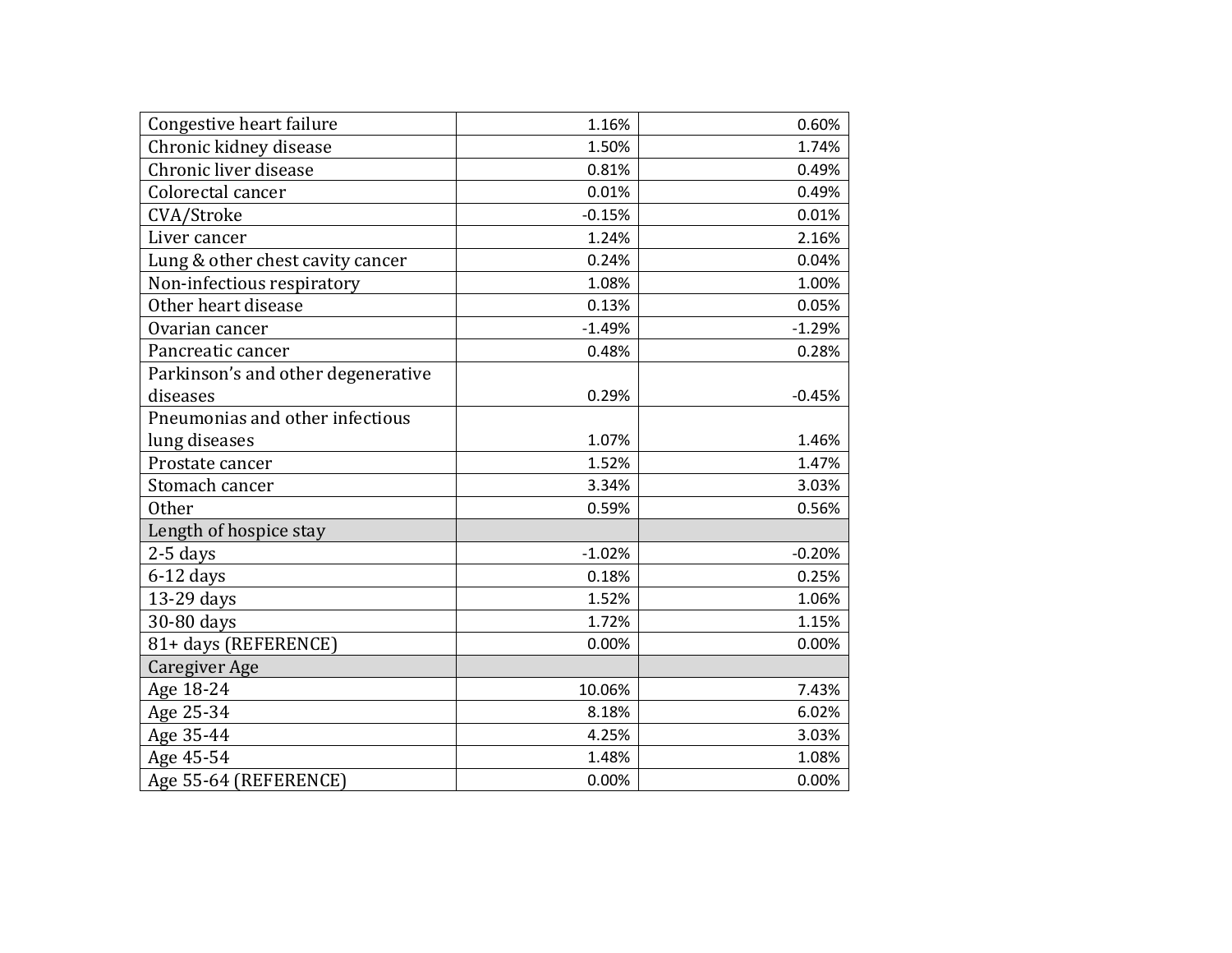| Age 65-74                           | $-1.89%$ | $-1.18%$ |
|-------------------------------------|----------|----------|
| Age 75-84                           | $-0.93%$ | $-0.41%$ |
| Age $85+$                           | 0.62%    | 0.61%    |
| <b>Caregiver Education</b>          |          |          |
| 8 <sup>th</sup> grade or less       | $-0.12%$ | 0.73%    |
| Some high school                    | $-1.50%$ | $-0.72%$ |
| High school graduate or GED         |          |          |
| (REFERENCE)                         | 0.00%    | 0.00%    |
| Some college                        | 2.20%    | 1.37%    |
| 4-year college graduate             | 4.52%    | 2.31%    |
| More than 4-year college graduate   | 5.92%    | 3.14%    |
| Caregiver relationship (Decedent    |          |          |
| was the caregiver's                 |          |          |
| Spouse or partner                   | 1.01%    | 1.15%    |
| Parent (REFERENCE)                  | 0.00%    | 0.00%    |
| Mother-in-law or father-in-law      | $-2.60%$ | $-1.77%$ |
| Grandparent                         | $-2.39%$ | $-2.75%$ |
| Aunt or uncle                       | $-0.91%$ | $-0.25%$ |
| Sister or brother                   | 1.65%    | 2.58%    |
| Child                               | 1.00%    | 1.26%    |
| Friend                              | 0.99%    | 0.56%    |
| <b>Other</b>                        | 1.68%    | 1.45%    |
| Survey Language/Respondent's        |          |          |
| home language                       |          |          |
| Survey language was Spanish         | $-7.61%$ | $-4.91%$ |
| Home language is Spanish but survey |          |          |
| language was not Spanish            | $-1.96%$ | $-1.37%$ |
| Survey language was Chinese         | 36.24%   | 26.58%   |
| Home language is Chinese but survey |          |          |
| language was not Chinese            | 13.00%   | 8.98%    |
| All others (REFERENCE)              | 0.00%    | 0.00%    |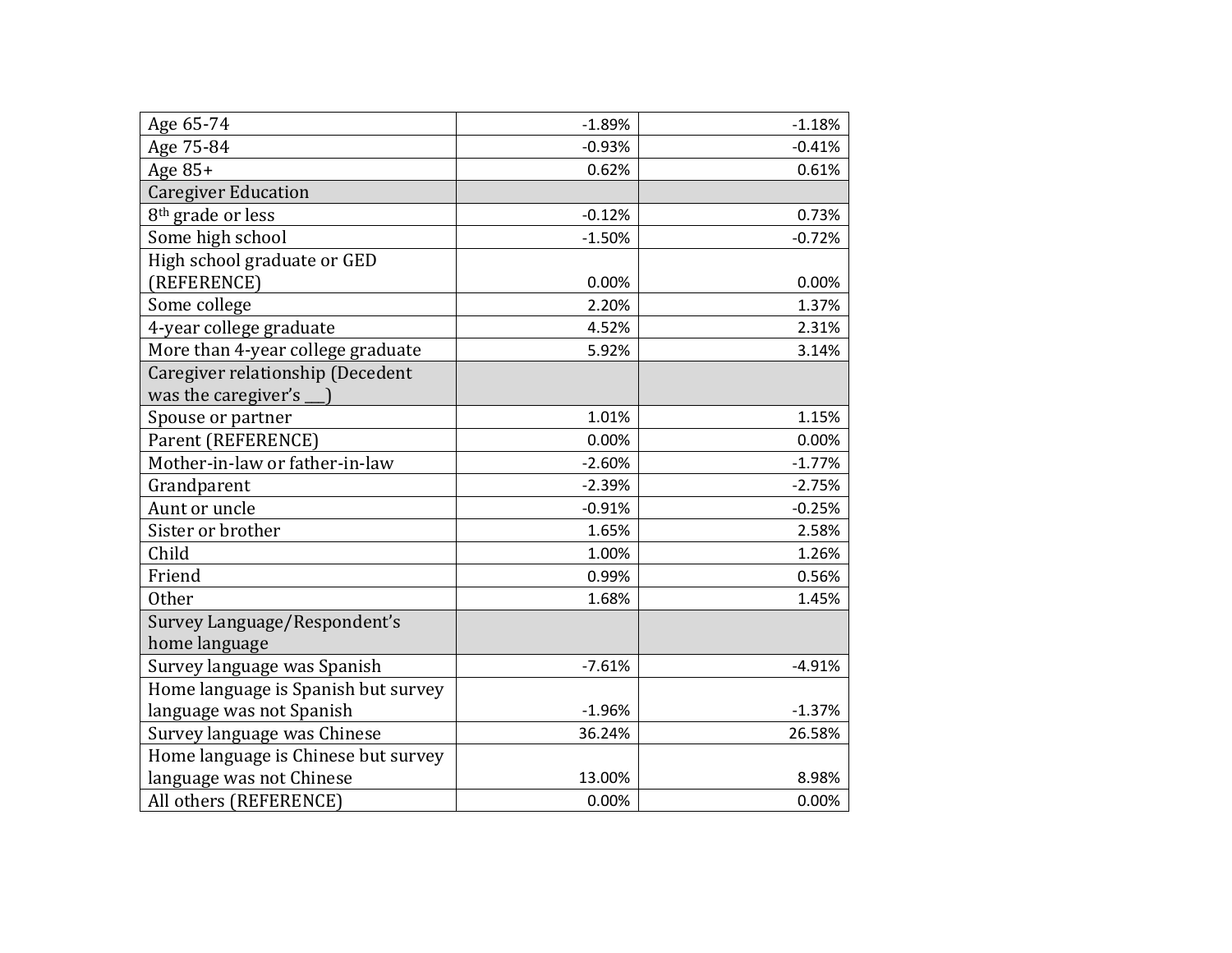|                                                 | <b>National Mean</b> |
|-------------------------------------------------|----------------------|
| Response percentile                             | 20.6%                |
| Decedent Age                                    |                      |
| Age 18-54                                       | 3.1%                 |
| Age 55-64                                       | 7.8%                 |
| Age 65-69                                       | 7.1%                 |
| Age 70-74                                       | 9.2%                 |
| Age 75-79                                       | 11.7%                |
| Age 80-84                                       | 15.8%                |
| Age 85-89                                       | 19.3%                |
| Age $90+$                                       | 26.0%                |
| Payer for Hospice Care                          |                      |
| Medicare only                                   | 72.3%                |
| Medicaid only or Medicaid and private insurance | 1.8%                 |
| Medicare and Medicaid                           | 4.2%                 |
| Private insurance only                          | 4.7%                 |
| Medicare and private insurance                  | 3.7%                 |
| Uninsured or no payer                           | 0.4%                 |
| <b>Other</b>                                    | 13.0%                |
| <b>Primary Diagnosis</b>                        |                      |
| Alzheimer's and non-Alzheimer's dementias       |                      |
| (REFERENCE)                                     | 13.3%                |
| <b>Bladder</b> cancer                           | 1.3%                 |
| <b>Blood and lymphatic cancers</b>              | 2.6%                 |
| Brain cancer                                    | 1.4%                 |
| Breast cancer                                   | 2.3%                 |
| Congestive heart failure                        | 8.6%                 |
| Chronic kidney disease                          | 2.4%                 |
| Chronic liver disease                           | 1.7%                 |
| Colorectal cancer                               | 3.2%                 |
| CVA/Stroke                                      | 7.5%                 |
| Liver cancer                                    | 1.7%                 |
| Lung & other chest cavity cancer                | 9.1%                 |
| Non-infectious respiratory                      | 6.0%                 |
| Other heart disease                             | 6.9%                 |
| Ovarian cancer                                  | 0.8%                 |
| Pancreatic cancer                               | 3.0%                 |
| Parkinson's and other degenerative diseases     | 2.5%                 |
| Pneumonias and other infectious lung diseases   | 3.0%                 |
| Prostate cancer                                 | 2.2%                 |
| Stomach cancer                                  | 0.6%                 |

### **Table 7. National Means of CAHPS Hospice Survey Case-Mix Adjustment Variables, Q2 2015 – Q1 2016**